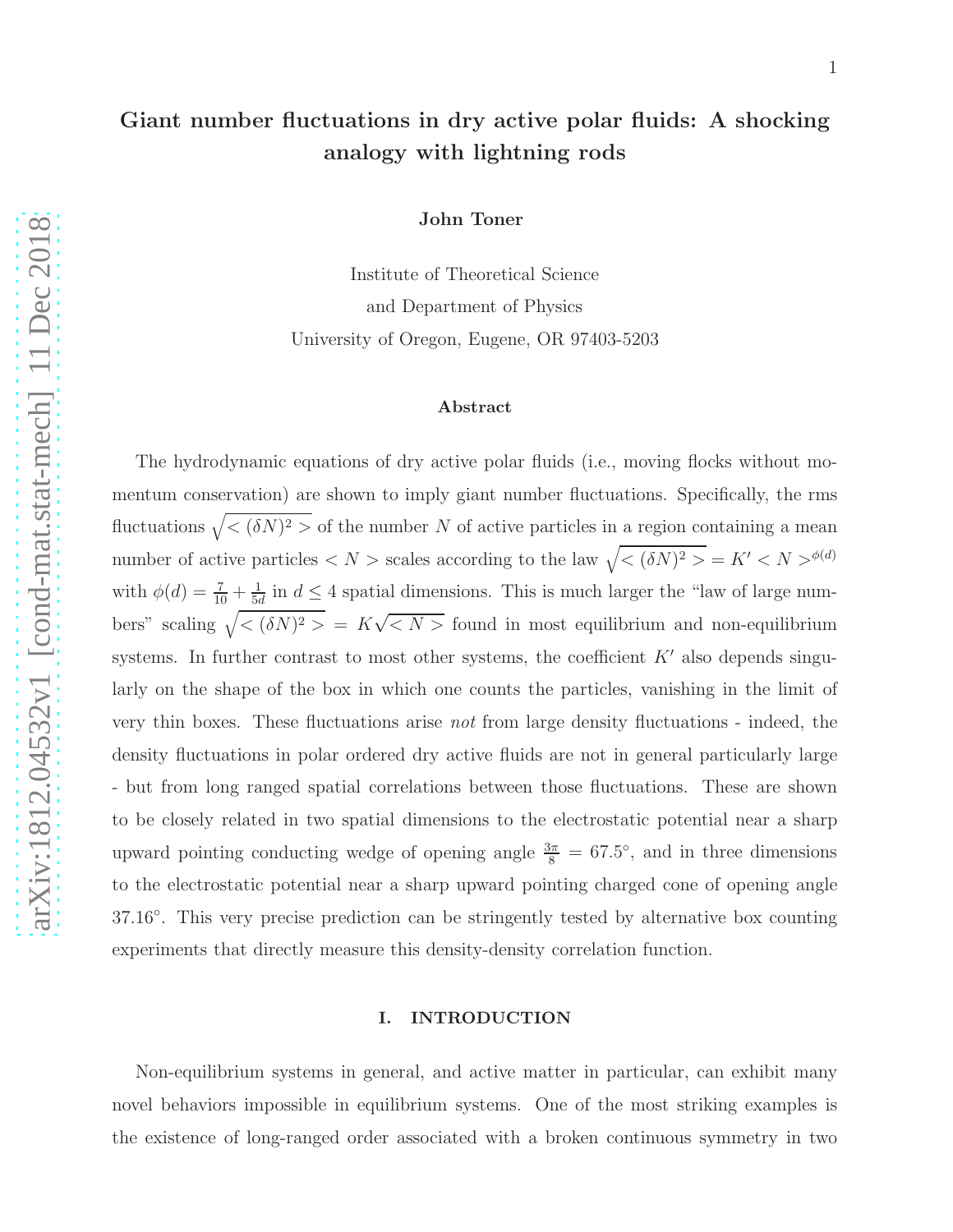dimensions (2D) – a phenomenon forbidden in equilibrium systems by the Mermin-Wagner theorem [\[1](#page-21-0)]. Collective motion, or "flocking", can therefore exist in active matter, even in two dimensions [\[2](#page-21-1)[–6\]](#page-21-2).

Another striking phenomenon that can occur in active matter is Giant number fluctuations (GNF). These were first predicted to occur for dry (i.e., non-momentum conserving) apolar active fluids (also known as "active nematics")[\[7,](#page-21-3) 8]. It was later noted that these should also occur in dry *polar* active fluids (also known as "ferromagnetic flocks")[\[9](#page-21-4)]).

The phenomenon of Giant number fluctuations can be detected simply by counting, as follows:

Within a large polar ordered dry active fluid, identify some smaller sub-volume, which I'll hereafter call the "counting box", that is still large enough to contain an enormous number N of particles. Count the number of particles in it. Repeat this count in the same volume many times, as the system evolves. Once enough statistics have been collected, determine the mean number  $\langle N \rangle$  of particles, and its rms fluctuation  $\sqrt{\langle (\delta N)^2 \rangle}$ , where  $\delta N \equiv N - \langle N \rangle$ . Now repeat this process with a sequence of progressively larger boxes. As one does so, both the mean number of particles  $\langle N \rangle$ , and its variance  $\sqrt{\langle (\delta N)^2 \rangle}$ , will increase.

In virtually all equilibrium systems[\[10](#page-21-5)], and most non-equilibrium systems, the result of such an analysis will be the so-called "law of large numbers":  $\sqrt{\langle (\delta N)^2 \rangle} \propto \sqrt{\langle N \rangle}$ . But in polar ordered dry active fluid, I find that these fluctuations are far larger.

Specifically, I derive the existence of these Giant number fluctuations directly from the hydrodynamic equations [\[2](#page-21-1)[–6](#page-21-2)] of polar ordered dry active fluids. Making a plausible conjecture about the scaling laws implied by those hydrodynamic equations, I find that the rms number fluctuations  $\sqrt{\langle (\delta N)^2 \rangle}$  of the number N of active particles in a region containing a mean number of active particles  $\langle N \rangle$  scales according to the law

<span id="page-1-0"></span>
$$
\sqrt{\langle (\delta N)^2 \rangle} = K' \langle N \rangle^{\phi(d)} \tag{1.1}
$$

with

$$
\phi(d) = \frac{7}{10} + \frac{1}{5d} \tag{1.2}
$$

in  $d \leq 4$  spatial dimensions. Since  $\phi(d) > 1/2$  in all  $d < 4$  [11], this is much larger the "law of large numbers" scaling  $\sqrt{\langle (\delta N)^2 \rangle} = K \sqrt{\langle N \rangle}$  found in most equilibrium and non-equilibrium systems.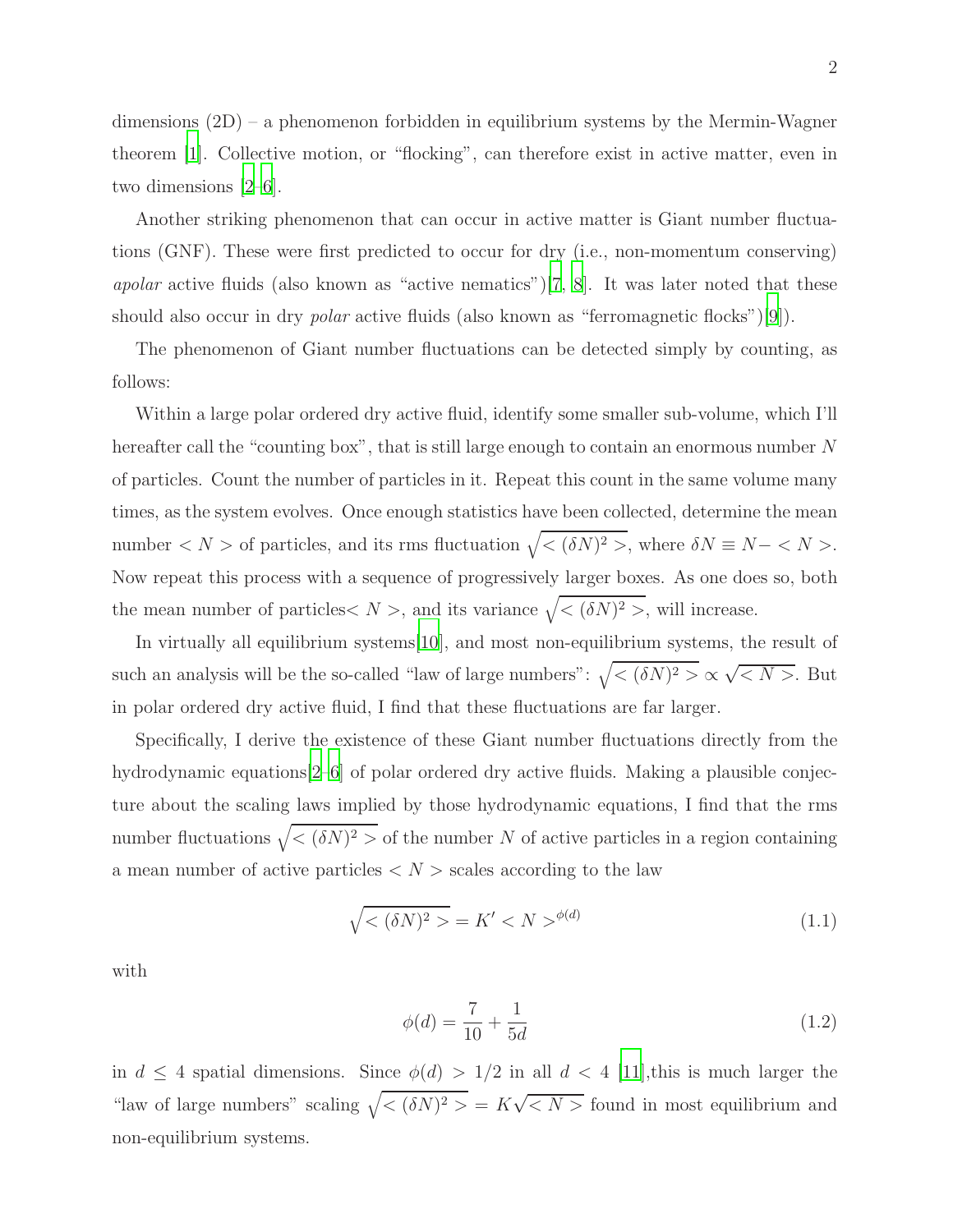3

Even stranger is the fact that, in further contrast to most other systems, the coefficient  $K'$ also depends singularly on the shape of the box in which one counts the particles, vanishing in the limit of very thin boxes.

Considering, for example, a three dimensional system in which I count particles in a box that I call a "needle shaped" counting volume. I define this as a long thin cylinder with its axis along the direction of the mean average velocity  $\langle v \rangle$  of the polar ordered dry active fluid, with aspect ratio  $\beta \equiv \frac{L_{\parallel}}{L_{\perp}} \gg 1$ , where  $L_{\parallel}$  and  $L_{\perp}$  are respectively the length of the cylinder axis, and its radius respectively. For such a shape, I find

$$
K' = \propto \beta^{-23/30} \,. \tag{1.3}
$$

In contrast, for a "pancake shaped" box, which I define as a squat cylinder again with its axis along the direction of the mean average velocity  $\langle v \rangle$  of the polar ordered dry active fluid, a direction I will hereafter refer to as  $\hat{x}_{\parallel}$ , but now with aspect ratio  $\beta = \frac{L_{\parallel}}{L_{\perp}} \ll 1$ , where L<sub>||</sub> and L<sub>⊥</sub> are respectively the length of the cylinder axis, and its radius respectively. For this shape, I find

<span id="page-2-0"></span>
$$
K' \propto \beta^{8/15} \,. \tag{1.4}
$$

Similar results hold in  $d = 2$ . Here, I consider a rectangular counting box aligned with two of its edges parallel to  $\hat{x}_{\parallel}$ . In the "needle" limit, this will be the long axis, while for the "pancake" limit (which in  $d = 2$  is just the needle rotated by 90 degrees), it will be the short axis.

Continuing to define  $\beta \equiv \frac{L_{\parallel}}{L_{\perp}}$  $\frac{L_{\parallel}}{L_{\perp}}$  in all cases, for the needle case  $\beta \gg 1$ , I find

$$
K' \propto \beta^{-1/5},\tag{1.5}
$$

while for the pancake case  $\beta \ll 1$ , I find

$$
K' \propto \beta^{1/5} \,. \tag{1.6}
$$

This has the appealingly symmetric feature that the giant number fluctuations are comparable if obtained from a long cylindrical counting box aligned with its long axis along  $\hat{x}_{\parallel}$  as in the same box rotated by 90 $^{\circ}$  to align with its long axis perpendicular to  $\hat{x}_{\parallel}$ .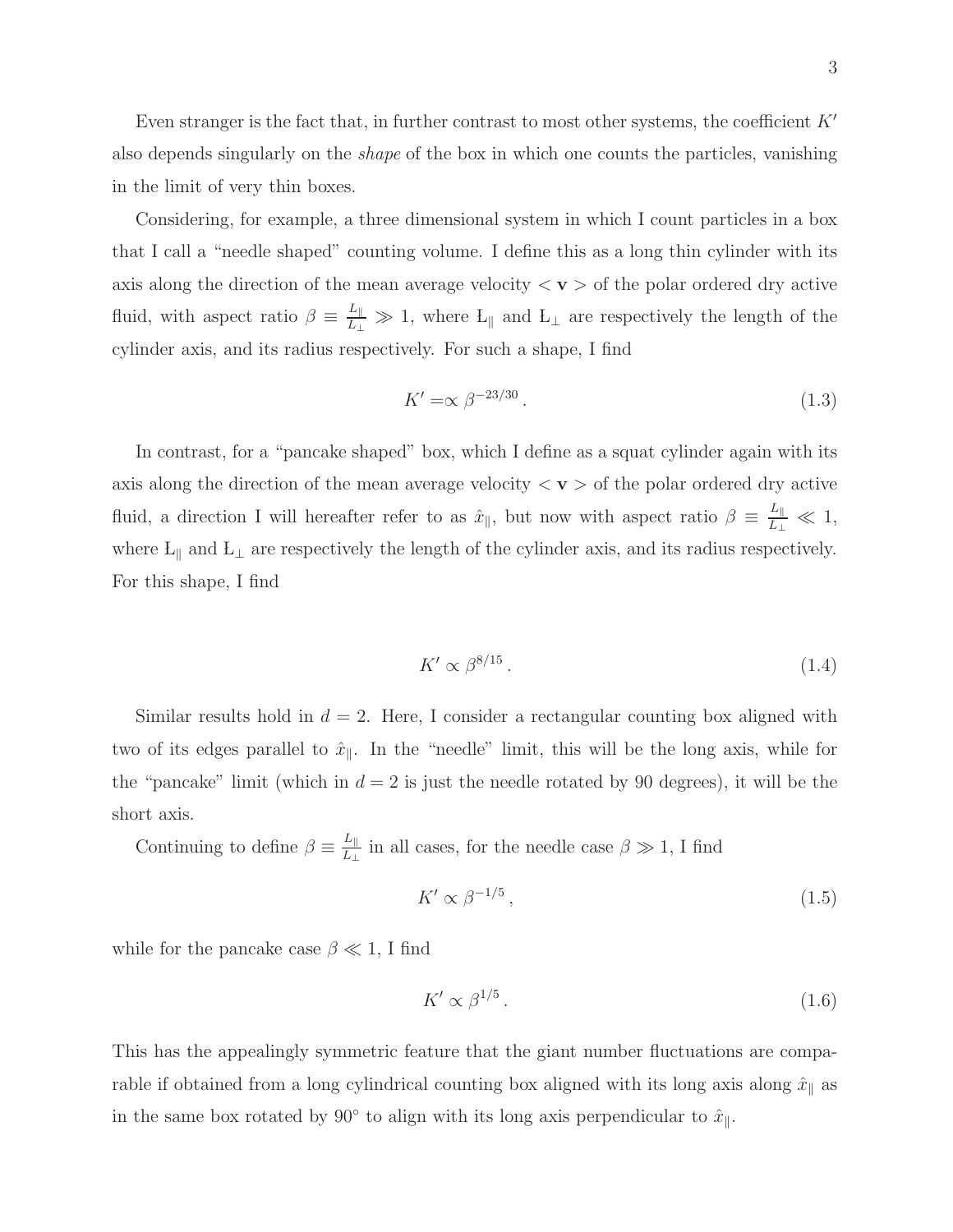These fluctuations arise not from large density fluctuations - indeed, the density fluctuations in polar ordered dry active fluids are not in general particularly large - but from long ranged spatial correlations between those fluctuations. I find that in two spatial dimensions, these are related, by a simple anisotropic spatial rescaling, in the upper half plane, from the electrostatic potential near a sharp upward pointing conducting wedge of opening angle  $\frac{3\pi}{8}$  = 67.5°. Likewise, in three dimensions, an identical rescaling connects density correlations in the upper half space to the electrostatic potential near a sharp upward pointing charged cone of opening angle 37.16◦ .

Here, by upper, I mean in the direction of the mean velocity  $\langle \mathbf{v} \rangle \equiv v_0 \hat{\mathbf{x}}_{\parallel}$  of the polar ordered dry active fluid, which is by definition non-zero in the ordered state, to which all these results are limited.

Specifically, I find

$$
C_{\rho}(\mathbf{r}) = r^{-\alpha(d)} G_d(\theta_\mathbf{r}) \tag{1.7}
$$

where r is the magnitude of  $\mathbf{r}$  ( $r = |\mathbf{r}|$ ),  $\theta_{\mathbf{r}}$  is the angle between r and the direction of mean flock motion  $\hat{\mathbf{x}}_{\parallel}$  (defined in  $d = 2$  to run from  $-\pi$  to  $\pi$ , and in  $d = 3$  to run between 0 and  $\pi$ , and

$$
\alpha(d) = \frac{3d - 2}{5} \,. \tag{1.8}
$$

The function  $G_d(\theta_r)$  is given by

<span id="page-3-1"></span>
$$
G_d(\theta_{\mathbf{r}}) \equiv \frac{\Upsilon_d(\theta_{\mathbf{R}})}{\left[\frac{c^2}{(\gamma - v_2)^2} \cos^2 \theta + \sin^2 \theta\right]^{\alpha(d)/2}},\tag{1.9}
$$

where

<span id="page-3-2"></span>
$$
\theta_{\mathbf{R}} = \tan^{-1} \left( \frac{|\gamma - v_2|}{c} \tan(\theta_{\mathbf{r}}) \right), \qquad (1.10)
$$

with c,  $\gamma$ , and  $v_2$  system dependent parameters defined in section II, and the function  $\Upsilon_d$ given by

<span id="page-3-0"></span>
$$
\Upsilon_2(\theta_{\mathbf{R}}) = \begin{cases} B_2 \cos(4\theta_{\mathbf{R}}/5) & , |\theta_{\mathbf{R}}| < \frac{\pi}{2}, \\ & \\ \Upsilon_2(\pi - \theta_{\mathbf{R}}) & , | \theta_{\mathbf{R}} | > \frac{\pi}{2}, \end{cases}
$$
(1.11)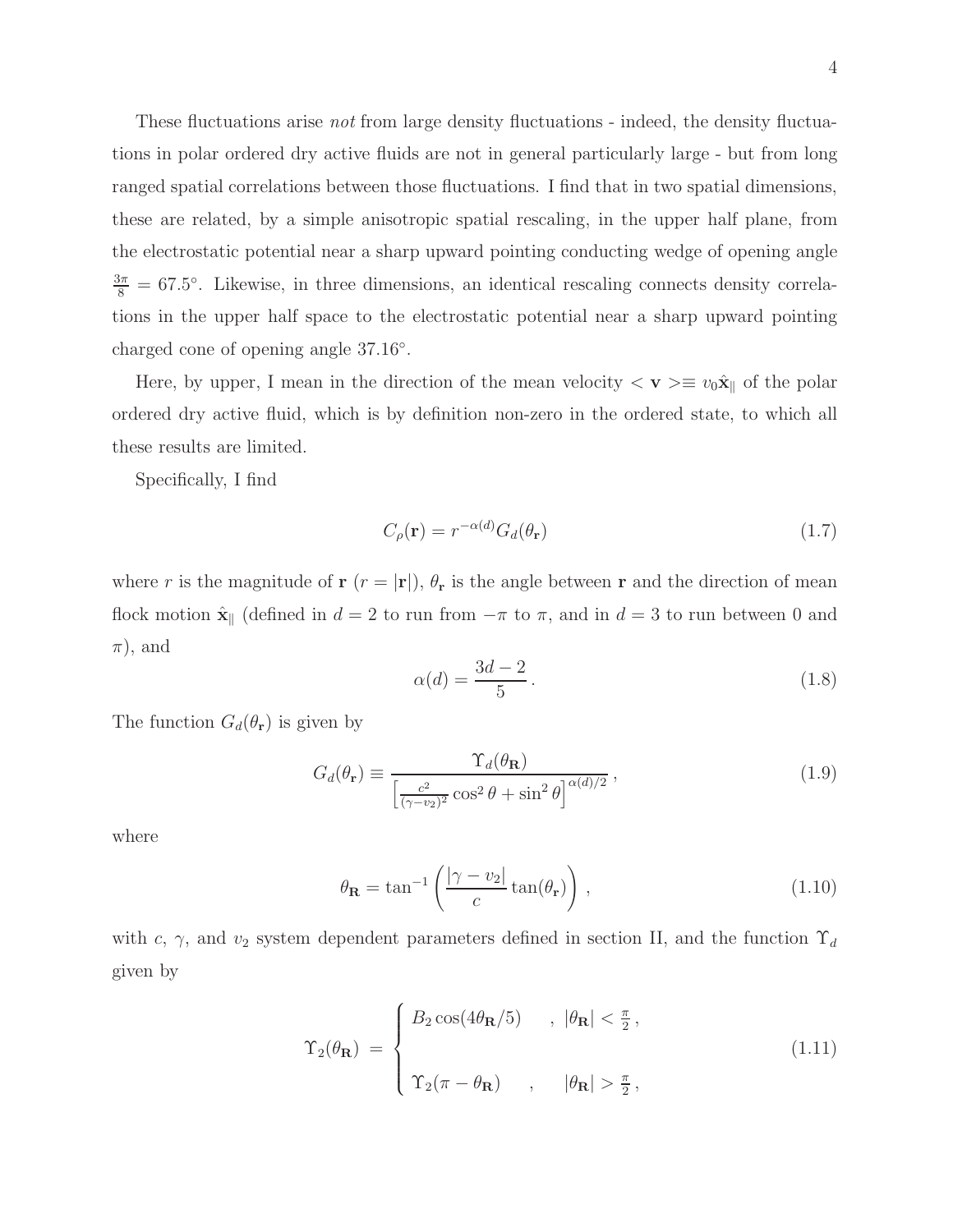in two dimensions, and by

<span id="page-4-2"></span>
$$
\Upsilon_3(\theta_{\mathbf{R}}) = \begin{cases} B_3 P_{\frac{2}{5}}(\cos \theta_{\mathbf{R}}) & , \ \theta_{\mathbf{R}} < \frac{\pi}{2}, \\ \Upsilon_3(\pi - \theta_{\mathbf{R}}) & , \ \theta_{\mathbf{R}} > \frac{\pi}{2}, \end{cases}
$$
(1.12)

in three dimensions, where  $P_{\nu}$  is the generalized Legendre function of non-integer index. Here  $B_{2,3}$  are non-universal (i.e., system-dependent) constants.

This correlation function can be measured directly in a box counting experiment by correlating the number fluctuations in one box with those in a different box separated from the first by a displacement  $\delta$ r whose magnitude  $|\delta$ r is much greater than the largest linear extent of either box.

In the next section, I'll derive these results.

#### II. DERIVATION

My starting point is the continuum theory for a collection of self-propelled active particles moving without momentum conservation (i.e., a polar ordered dry active fluid) introduced in refs. [\[2](#page-21-1)[–6\]](#page-21-2). This theory takes the form of the following equations of motion for the velocity field **v** and number density  $\rho$  of the active particles:

<span id="page-4-0"></span>
$$
\partial_t \mathbf{v} + \lambda_1 (\mathbf{v} \cdot \nabla) \mathbf{v} + \lambda_2 (\nabla \cdot \mathbf{v}) \mathbf{v} + \lambda_3 \nabla (|\mathbf{v}|^2) = U(|\mathbf{v}|, \rho) \mathbf{v} - \nabla P + D_B \nabla (\nabla \cdot \mathbf{v}) + D_T \nabla^2 \mathbf{v} + D_2 (\mathbf{v} \cdot \nabla)^2 \mathbf{v} + \mathbf{f}
$$
(2.1)

<span id="page-4-1"></span>
$$
\frac{\partial \rho}{\partial t} + \nabla \cdot (\mathbf{v}\rho) = 0 \tag{2.2}
$$

where all of the parameters  $\lambda_i(i = 1 \rightarrow 4)$ ,  $U(\rho, |\mathbf{v}|)$ ,  $D_{B,T,2}(\rho, |\mathbf{v}|)$  and the "isotropic Pressure"  $P(\rho, |\mathbf{v}|)$  and the "anisotropic Pressure"  $P_2(\rho, |\mathbf{v}|)$  are, in general, functions of the density  $\rho$  and the magnitude  $|v|$  of the local velocity. Since I am interested in an ordered, moving state with a non-zero average velocity, I assume the  $U$  term makes the local  $\bf{v}$  have a nonzero magnitude  $v_0$  in the steady state, by the simple expedient of having  $U > 0$  for  $|\mathbf{v}| \equiv v < v_0, U = 0$  for  $v = v_0$ , and  $U < 0$  for  $v > v_0$ .

The diffusion constants (or viscosities)  $D_{B,T,2}$  reflect the tendency of a localized fluctuation in the velocities to spread out because of the coupling between neighboring "birds".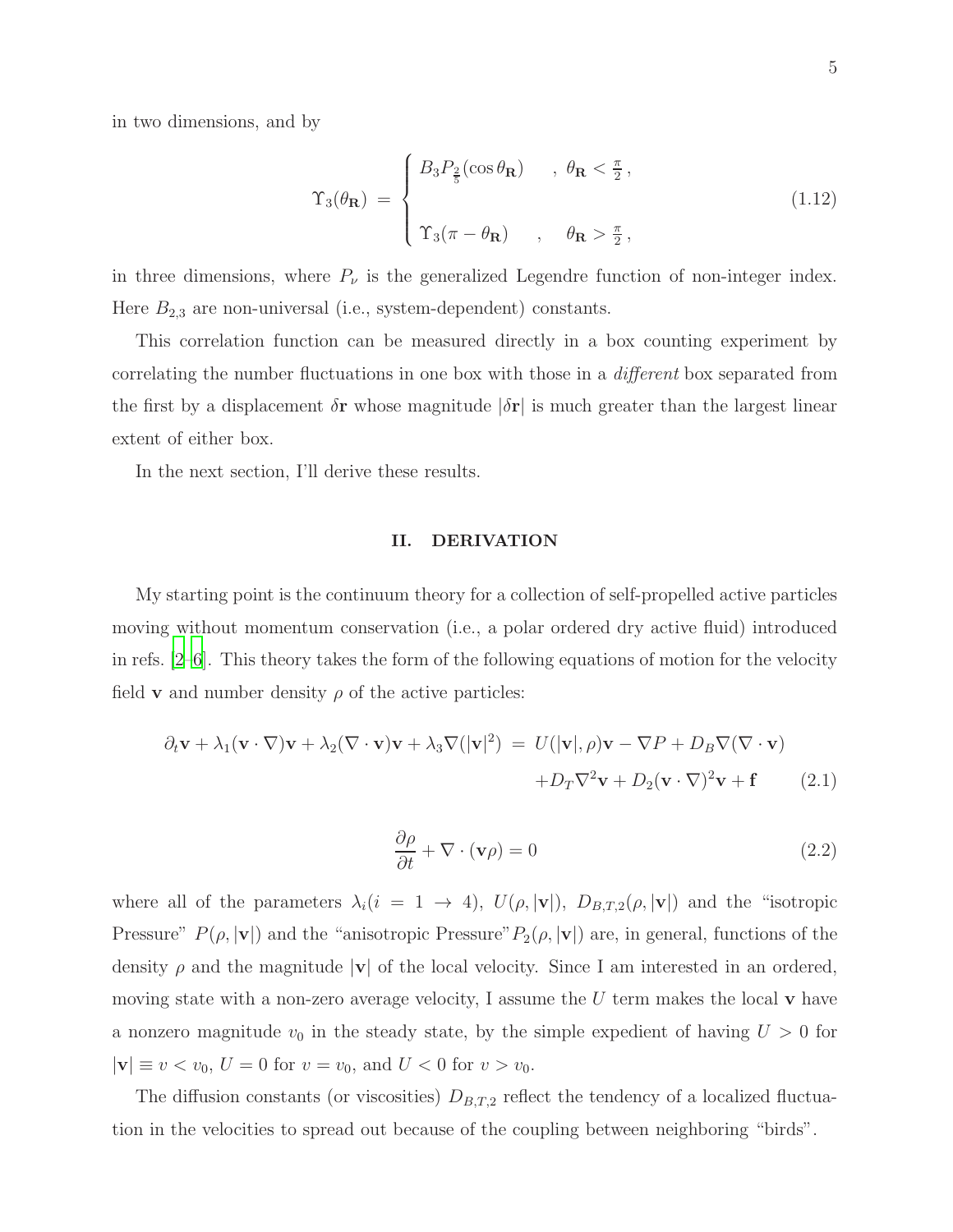The f term is a random driving force representing the noise. I assume it is Gaussian with white noise correlations:

<span id="page-5-0"></span>
$$
\langle f_i(\mathbf{r},t)f_j(\mathbf{r}',t')\rangle = \Delta \delta_{ij}\delta^d(\mathbf{r}-\mathbf{r}')\delta(t-t')
$$
\n(2.3)

where  $\Delta$  is a constant, and i, j denote Cartesian components. The pressure P tends, as in an equilibrium fluid, to maintain the local number density  $\rho(\mathbf{r})$  at its mean value  $\rho_0$ , and  $\delta \rho = \rho - \rho_0$ . The "anisotropic pressure"  $P_2(\rho, |\mathbf{v}|)$  in [\(2.1\)](#page-4-0) is only allowed due to the non-equilibrium nature of the flock; in an equilibrium fluid such a term is forbidden, since Pascal's Law ensures that pressure is isotropic. In the non-equilibrium steady state of a flock, no such constraint applies.

The final equation [\(2.2\)](#page-4-1) is just conservation of bird number: we don't allow our birds to reproduce or die on the wing. The interesting and novel results that arise when this constraint is relaxed by allowing birth and death while the flock is moving has been discussed elsewhere [\[12](#page-22-0)].

Since I am interested in an ordered, moving state with a non-zero average velocity, I assume the U term makes the local **v** have a nonzero magnitude  $v_0$  in the steady state, by the simple expedient of having  $U > 0$  for  $v < v_0$ ,  $U = 0$  for  $v = v_0$ , and  $U < 0$  for  $v > v_0$ .

The hydrodynamic model embodied in equations [\(2.1\)](#page-4-0), [\(2.2\)](#page-4-1), and [\(2.3\)](#page-5-0) is equally valid in both the "disordered" (i.e., non-moving) and "ferromagnetically ordered" (i.e., moving) state. Here I am interested in the "ferromagnetically ordered", broken-symmetry phase which occurs when  $U > 0$  for  $v < v_0$ ,  $U = 0$  for  $v = v_0$ , and  $U < 0$  for  $v > v_0$ , as discussed earlier. In this state, I can expand the equations of motion [\(2.1\)](#page-4-0) and [\(2.2\)](#page-4-1) for small fluctuations  $\delta v$  and  $\delta \rho$  of the velocity and density about their mean values. That is, I write the velocity and density fields as:

$$
\mathbf{v} = (v_0 + \delta v_{\parallel})\hat{\mathbf{x}}_{\parallel} + \mathbf{v}_{\perp} \quad , \tag{2.4}
$$

and

$$
\rho = \rho_0 + \delta \rho \quad , \tag{2.5}
$$

where  $v_0\hat{\mathbf{x}}_{\parallel} = \langle \mathbf{v} \rangle$  is the spontaneous average value of **v** in the ordered phase, and the fluctuations  $\delta v_{\parallel}$  and  $\mathbf{v}_{\perp}$  of v about this mean velocity along and perpendicular to the direction of the mean velocity are assumed to be small, as are the fluctuations  $\delta \rho$  of the density.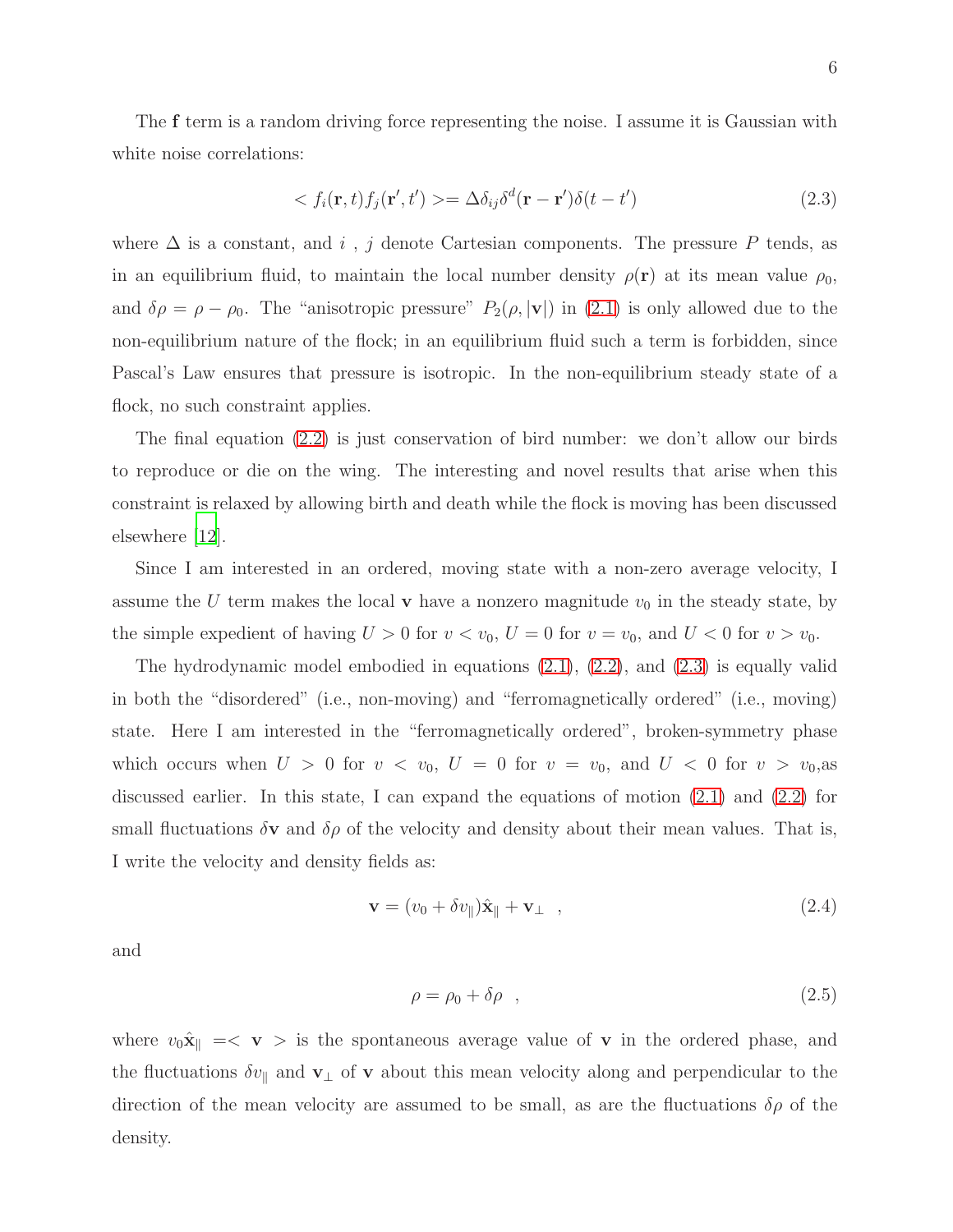Expanding the equation of motion [\(2.1\)](#page-4-0) in these small quantities  $\delta v_{\parallel}$ ,  $\mathbf{v}_{\perp}$  and  $\delta \rho$ , and then eliminating the "fast" variable  $\delta v_{\parallel}$  proves to be quite subtle; see [\[6\]](#page-21-2) for details. The result is a pair of coupled equations of motion for the fluctuation  $\mathbf{v}_{\perp}(\mathbf{r}, t)$  of the local velocity of the flock perpendicular to the direction of mean flock motion (which mean direction will hereafter denoted as "|"), and the departure  $\delta \rho(\mathbf{r}, t)$  of the density from its mean value  $\rho_0$ 

<span id="page-6-0"></span>
$$
\partial_t \mathbf{v}_{\perp} + \gamma \partial_{\parallel} \mathbf{v}_{\perp} + \lambda (\mathbf{v}_{\perp} \cdot \nabla_{\perp}) \mathbf{v}_{\perp} = -g_1 \delta \rho \partial_{\parallel} \mathbf{v}_{\perp} - g_2 \mathbf{v}_{\perp} \partial_{\parallel} \delta \rho - g_3 \mathbf{v}_{\perp} \partial_t \delta \rho - \frac{c_0^2}{\rho_0} \nabla_{\perp} \delta \rho - g_4 \nabla_{\perp} (\delta \rho^2) + D_B \nabla_{\perp} (\nabla_{\perp} \cdot \mathbf{v}_{\perp}) + D_T \nabla_{\perp}^2 \mathbf{v}_{\perp} + D_{\parallel} \partial_{\parallel}^2 \mathbf{v}_{\perp} + \nu_t \partial_t \nabla_{\perp} \delta \rho + \nu_{\parallel} \partial_{\parallel} \nabla_{\perp} \delta \rho + \mathbf{f}_{\perp} \,, \tag{2.6}
$$

$$
\partial_t \delta \rho + \rho_o \nabla_\perp \cdot \mathbf{v}_\perp + \lambda_\rho \nabla_\perp \cdot (\mathbf{v}_\perp \delta \rho) + v_2 \partial_\parallel \delta \rho = D_{\rho \parallel} \partial_\parallel^2 \delta \rho + D_{\rho v} \partial_\parallel (\nabla_\perp \cdot \mathbf{v}_\perp) + \phi \partial_t \partial_\parallel \delta \rho + w_1 \partial_\parallel (\delta \rho^2) + w_2 \partial_\parallel (|\mathbf{v}_\perp|^2) ,
$$

where  $\gamma$ ,  $\lambda$ ,  $\lambda$ <sub>ρ</sub>,  $c_0^2$ ,  $g_{1,2,3,4}$ ,  $w_{1,2}$ ,  $D_{B,T,\|\rho\|,\rho\nu}$ ,  $\nu_{t,\|\rho\}$ ,  $v_2$ ,  $\phi$ , and  $\rho_0$  are all phenomenological constants, which can be expressed in terms of the expansion coefficients of the various functions of  $|v|$  and  $\rho$  in [\(2.1\)](#page-4-0). The interested reader is referred to [\[6\]](#page-21-2) for those expressions.

The important fact about these equations is that they have many non-linearities that are relevant in the renormalization group (RG) sense. What "relevant in the RG sense" means in plain English is that these specific non-linear terms lead to different scaling behavior at long distances and times than predicted by the linearized version of those equations, which of course drop those terms. This modified scaling can be encapsulated by three anomalous scaling exponents: a "dynamical" exponent z, an "anisotropy" exponent  $\zeta$ , and a "roughness" exponent  $\chi$  which characterizing the scalings of time t,  $r_{\parallel}$  (distance along the direction of flock motion), and velocity  $\mathbf{v}_{\perp}$  with distance  $r_{\perp}$  perpendicular to the direction of flock motion.

It proves prohibitively difficult to calculate these universal exponents z,  $\zeta$ , and  $\chi$  in  $d < 4$ , where the non-linear effects described above become important. However, if one is willing to *conjecture* that the dominant non-linearity in Eqn. [\(2.6\)](#page-6-0) is  $\lambda_1^0$ , and that all of the other non-linearities are *irrelevant*, in the RG sense, below  $d = 4$  (a possibility which is not ruled out by any calculation that has been done), then one can show [\[6](#page-21-2)] that the exponents  $z, \zeta$ , and  $\chi$  are given *exactly*, in  $d = 2$ , by

$$
z = \frac{6}{5} \tag{2.8}
$$

(2.7)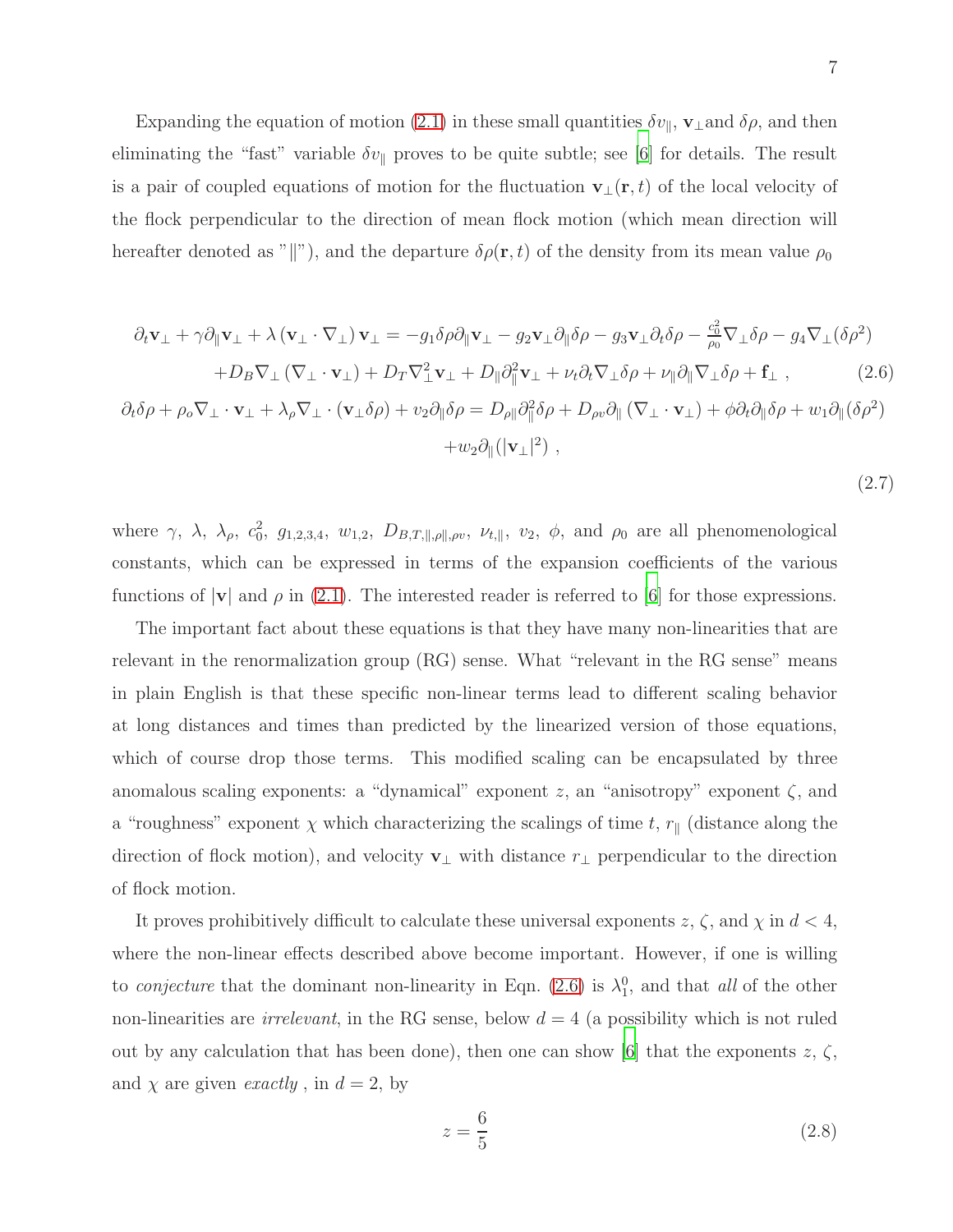$$
\zeta = \frac{3}{5} \tag{2.9}
$$

$$
\chi = -\frac{1}{5} \quad . \tag{2.10}
$$

Furthermore, it can also be shown that for both "Malthusian" flocks[\[12](#page-22-0)] (that is, polar ordered dry active fluids without number conservation due to " birth and death" of the active particles) and incompressible polar ordered dry active fluids[\[13\]](#page-22-1) , for all dimensions  $2 \leq d \leq 4$ , these exponents are given by

<span id="page-7-0"></span>
$$
z = 2\frac{(d+1)}{5} \tag{2.11}
$$

<span id="page-7-1"></span>
$$
\zeta = \frac{d+1}{5} \tag{2.12}
$$

<span id="page-7-2"></span>
$$
\chi = \frac{3 - 2d}{5} \quad . \tag{2.13}
$$

Note that these reduce to the values obtained by the aforementioned conjecture in  $d = 2$  for number conserving polar ordered dry active fluids.

It is therefore tempting to conjecture that these "canonical" exponents [\(2.11\)](#page-7-0), [\(2.12\)](#page-7-1), and [\(2.13\)](#page-7-2) apply for compressible, number conserving flocks as well. For the remainder of this paper, I will do so, and use their values to obtain the scaling of real space and time density and number fluctuations for  $2 \le d \le 4$ .

In general, the equal-time, spatially Fourier-transformed density-density correlation function predicted by these equations is  $|6|$ 

$$
C_{\rho}(\mathbf{q}) \equiv \left\langle |\rho(\mathbf{q},t)|^2 \right\rangle \tag{2.14}
$$

is given by :

<span id="page-7-3"></span>
$$
C_{\rho}(\mathbf{q}) = \frac{q_{\perp}^{2(1-\zeta)}}{(\gamma - v_2)^2 q_{\parallel}^2 + c^2 q_{\perp}^2} f\left(\frac{q_{\parallel}}{\Lambda^{1-\zeta} q_{\perp}^{\zeta}}\right) ,
$$
 (2.15)

where the scaling function  $f(x)$  has the limits[\[5,](#page-21-6) [6\]](#page-21-2)

$$
f(x) \to \begin{cases} \text{constant} & , x \ll 1 \\ \text{a different constant} \times x^2, & x \gg 1 \end{cases}
$$
 (2.16)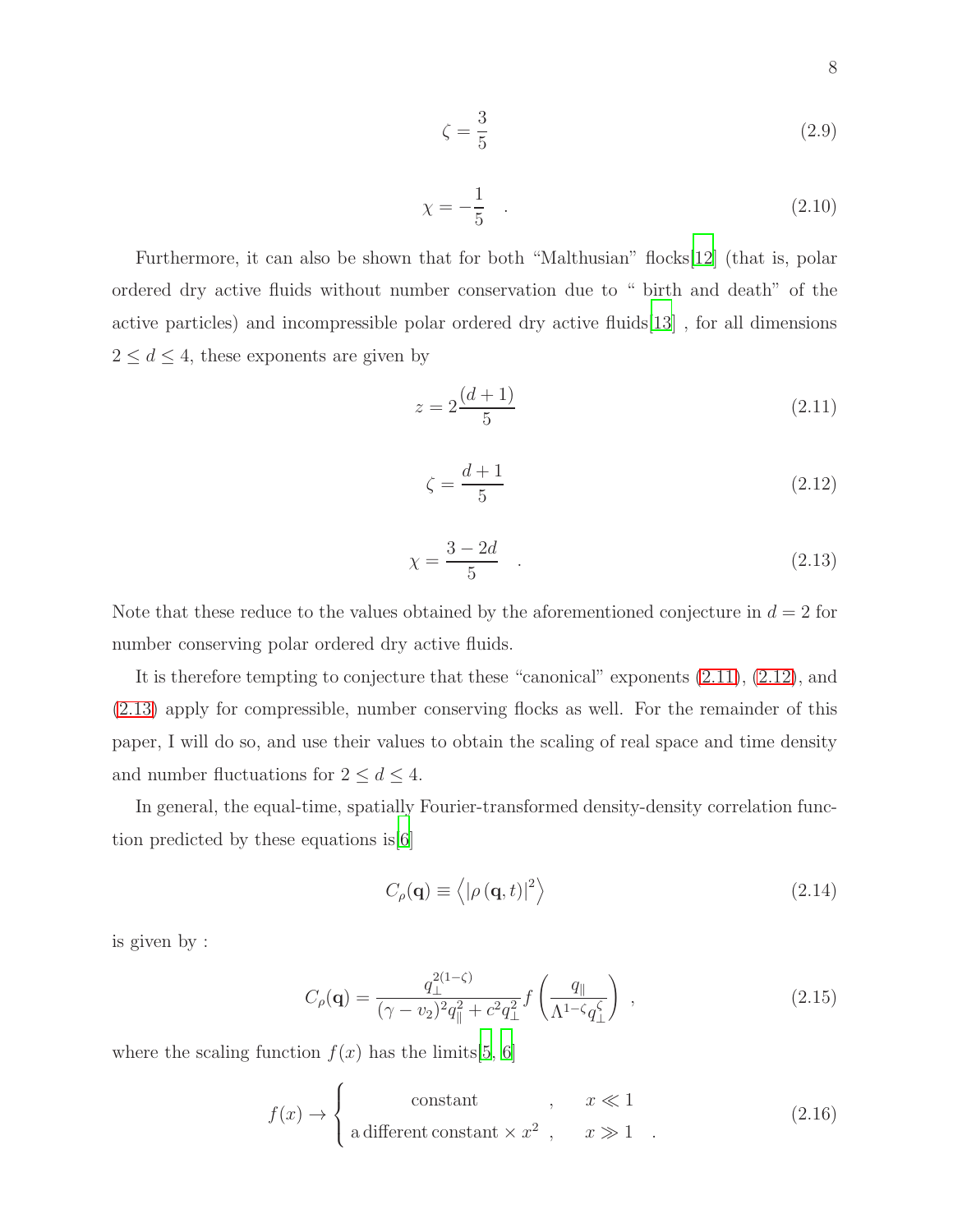where  $\Lambda$  is an ultraviolet cutoff wavevector [\[14](#page-22-2)]. This scaling function is proportional to the noise strength  $\Delta$ ; see [\[6](#page-21-2)] for more details.

Multiplying both sides of [\(2.15\)](#page-7-3) by  $(\gamma - v_2)^2 q_{\parallel}^2 + c^2 q_{\perp}^2$  and Fourier transforming back to real space shows that  $C_{\rho}(\mathbf{r})$  obeys an anisotropic Poisson equation

<span id="page-8-2"></span>
$$
\left[ (\gamma - v_2)^2 \partial_{\parallel}^2 + c^2 \nabla_{\perp}^2 \right] C_{\rho}(\mathbf{r}) = \nabla_{\perp}^2 G(\mathbf{r}) \,, \tag{2.17}
$$

where the source term  $G(\mathbf{r})$  is the Fourier transform of  $q_{\perp}^{-2\zeta(d)}f\left(\frac{q_{\parallel}}{\Lambda^{1-\zeta(d)}}\right)$  $\Lambda^{1-\zeta}q_{\perp}^{\zeta}$ . That is,

<span id="page-8-0"></span>
$$
G(\mathbf{r}) = \int \frac{d^{d-1}q_{\perp}dq_{\parallel}}{(2\pi)^d} q_{\perp}^{-2\zeta(d)} f\left(\frac{q_{\parallel}}{\Lambda^{1-\zeta}q_{\perp}^{\zeta}}\right) e^{i[\mathbf{q}_{\perp}\cdot\mathbf{r}_{\perp}+q_{\parallel}r_{\parallel}]} \tag{2.18}
$$

It is straightforward to show from this expression that  $G(\mathbf{r}) = G(\mathbf{r}_{\perp}, r_{\parallel})$  itself has a simple scaling form. To see this, make the linear change of variables of integration in [\(2.18\)](#page-8-0) from  $\mathbf{q}_{\perp}$  and  $q_{\parallel}$  to  $\mathbf{Q}_{\perp}$  and  $Q_{\parallel}$  defined via  $q_{\parallel} \equiv \frac{Q_{\parallel}}{|r_{\parallel}|}$  $\frac{Q_{\parallel}}{|r_{\parallel}|}$  and  $\mathbf{q}_{\perp} \equiv \frac{\Lambda \mathbf{Q}_{\perp}}{(\Lambda |r_{\parallel}|)^3}$  $\frac{\Lambda \mathbf{Q}_{\perp}}{(\Lambda |r_{\parallel}|)^{1/\zeta}}$ . This gives

<span id="page-8-1"></span>
$$
G(\mathbf{r}) = |r_{\parallel}|^{(1-d)/\zeta + 1} h\left(\frac{\Lambda r_{\perp}}{(\Lambda|r_{\parallel}|)^{1/\zeta}}\right) = |r_{\parallel}|^{2\chi/\zeta} h\left(\frac{\Lambda r_{\perp}}{(\Lambda|r_{\parallel}|)^{1/\zeta}}\right),\tag{2.19}
$$

where the scaling function

$$
h(x) \equiv \int \frac{d^{d-1}Q_{\perp}dQ_{\parallel}}{(2\pi)^d} Q_{\perp}^{-2\zeta} f\left(\frac{Q_{\parallel}}{Q_{\perp}^{\zeta}}\right) e^{i[\mathbf{Q}_{\perp}\cdot\hat{r}_{\perp}x+Q_{\parallel}]} \Lambda^{\varpi} , \qquad (2.20)
$$

with the utterly unimportant exponent  $\varpi = (1 - 1/\zeta)(d - 1 - 2\zeta)$ . In deriving the second equality in [\(2.19\)](#page-8-1), I've used the values of the canonical exponents to obtain  $(1 - d)/\zeta + 1 =$  $2\chi/\zeta$ , as the algebraically inclined reader can verify for herself using the expressions [\(2.11\)](#page-7-0), [\(2.12\)](#page-7-1), and [\(2.13\)](#page-7-2) for the canonical values of the exponents.

Note that I expect  $G(\mathbf{r})$  to depend only on  $r_{\parallel}$  when  $\Lambda |r_{\parallel}| \gg (\Lambda r_{\perp})^{\zeta}$ , as it is at large r for almost all directions of **r**. Hence, for most directions of **r**,  $\nabla^2_{\perp}G(\mathbf{r})$  vanishes. The only exception to this is the thin sliver  $|r_{\parallel}| \lesssim (\Lambda r_{\perp})^{\zeta} \Lambda^{-1}$ , which gets very thin compared to  $r_{\perp}$ for  $r_{\perp} \gg \Lambda^{-1}$ , since  $\zeta < 1$  for all  $d < 4$ .

This means that our anisotropic Poisson equation [\(2.17\)](#page-8-2) has as a source on the right hand side a thin layer of charge lying very near the plane (or the line, in  $d = 2$ ) perpendicular to the mean velocity. I will therefore model it as an infinitesimally thin layer of charge, with charge density given by

<span id="page-8-3"></span>
$$
\sigma(r_{\perp}) = \int_{-\infty}^{\infty} \nabla_{\perp}^{2} G(r_{\perp}, r_{\parallel}) dr_{\parallel}.
$$
\n(2.21)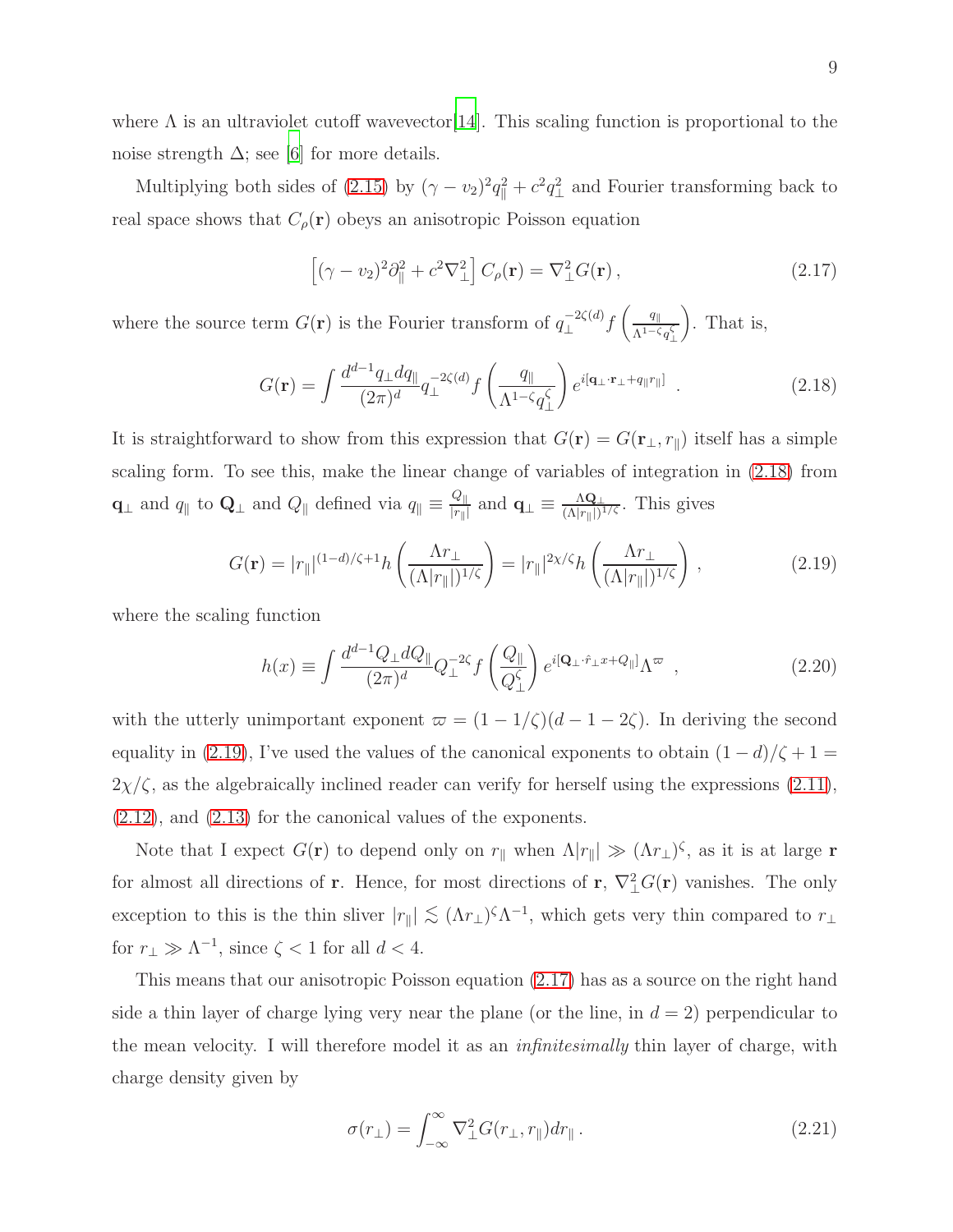Using the scaling expression  $(2.19)$  for  $G(\mathbf{r})$ , I find

<span id="page-9-0"></span>
$$
\nabla_{\perp}^{2} G(r_{\perp}, r_{\parallel}) = |r_{\parallel}|^{2\chi/\zeta} \nabla_{\perp}^{2} h\left(\frac{\Lambda r_{\perp}}{(\Lambda|r_{\parallel}|)^{1/\zeta}}\right) = |r_{\parallel}|^{2\chi/\zeta} \frac{\Lambda^{2}}{(\Lambda|r_{\parallel}|)^{2/\zeta}} \left[\frac{(d-2)}{u} h'(u) + h''(u)\right]
$$
  
\n
$$
\equiv |r_{\parallel}|^{-4} Y(u), \qquad (2.22)
$$

where I've defined the scaling variable

<span id="page-9-1"></span>
$$
u \equiv \frac{\Lambda r_{\perp}}{(\Lambda |r_{\parallel}|)^{1/\zeta}} \tag{2.23}
$$

and the scaling function

$$
Y(u) \equiv \Lambda^{2(1-1/\zeta)} \left[ \frac{(d-2)}{u} h'(u) + h''(u) \right].
$$
 (2.24)

I've also used the fact that  $\frac{2(\chi-1)}{\zeta} = -4$ , as the skeptical reader can verify for himself by once again using the expressions [\(2.11\)](#page-7-0), [\(2.12\)](#page-7-1), and [\(2.13\)](#page-7-2) for the canonical values of the exponents.

Using the last equality in [\(2.22\)](#page-9-0) in my expression [\(2.21\)](#page-8-3) for  $\sigma(r_{\perp})$ ) gives

<span id="page-9-2"></span>
$$
\sigma(r_{\perp}) = 2 \int_0^\infty Y(u) r_{\parallel}^{-4} dr_{\parallel} , \qquad (2.25)
$$

where the scaling variable u continues to be given by  $(2.23)$ , and I've used the fact that the scaling function  $Y(u)$  is an even function of  $r_{\parallel}$  to replace the integral over  $r_{\parallel}$  over the range  $[-\infty, \infty]$  with twice the integral over the range  $[0, \infty]$ .

Solving [\(2.23\)](#page-9-1) for  $r_{\parallel}$  in terms of u gives (for positive  $r_{\parallel}$ , which is all I need)

$$
r_{\parallel} = \Lambda^{-1} \left(\frac{\Lambda r_{\perp}}{u}\right)^{\zeta}.
$$
\n(2.26)

Now changing variables of integration in [\(2.25\)](#page-9-2) from  $r_{\parallel}$  to u (keeping in mind that the integral over  $r_{\parallel}$  is at constant  $r_{\perp}$ ) gives

$$
\sigma(r_{\perp}) = Ar_{\perp}^{-3\zeta},\tag{2.27}
$$

where I've defined the constant

$$
A = 2 \int_0^\infty Y(u) u^{3\zeta - 1} du.
$$
 (2.28)

Note that this constant is non-universal - that is, it depends on the hydrodynamic parameters of the particular flock we're studying (through both the noise strength ∆ and the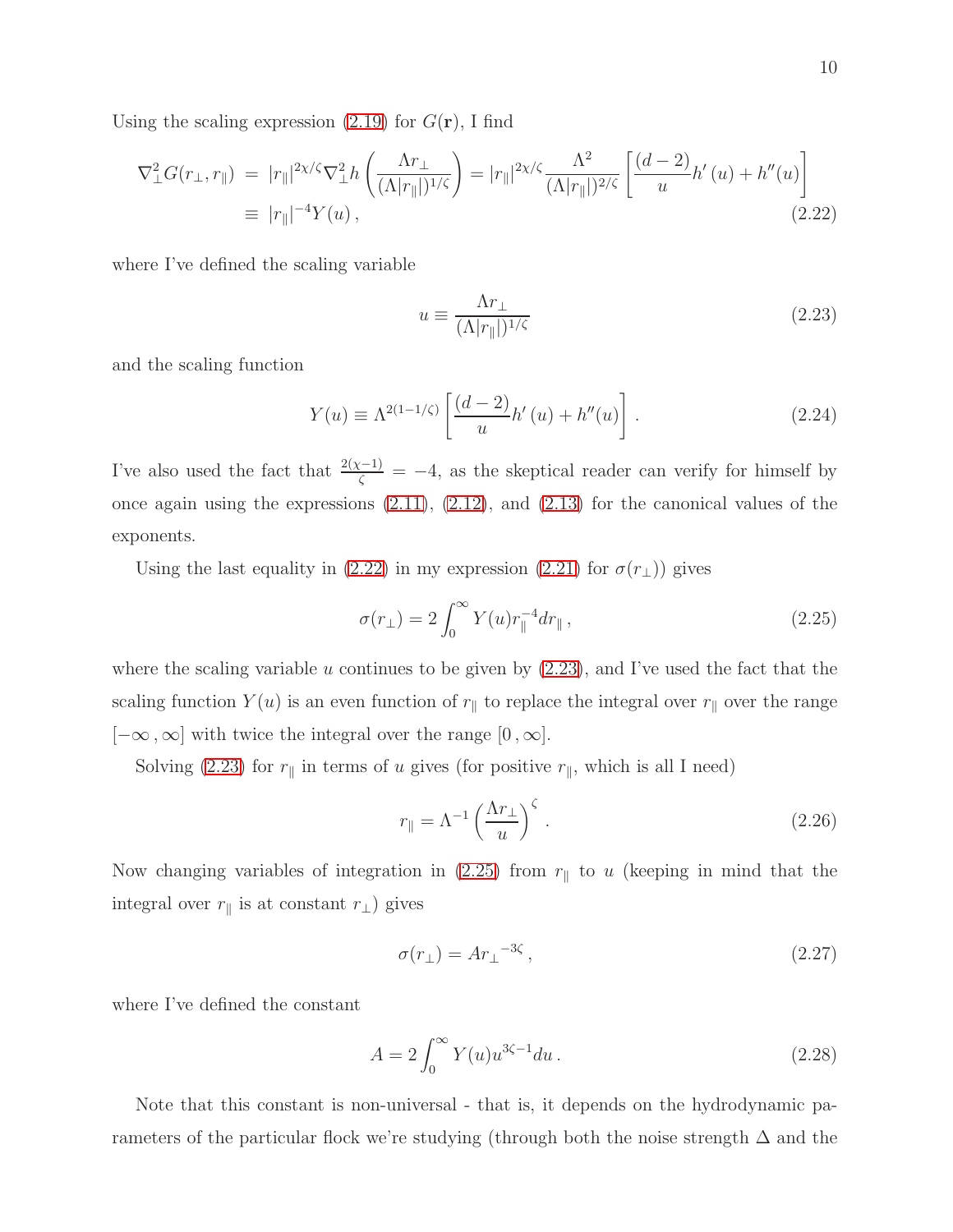ultraviolet cutoff  $\Lambda$ ). But for a *given type of flocker*, it is independent of positionr, time t, and the size of the flock.

Thus, our anisotropic Poisson equation [\(2.17\)](#page-8-2) can be rewritten as

<span id="page-10-1"></span>
$$
\left[ (\gamma - v_2)^2 \partial_{\parallel}^2 + c^2 \nabla_{\perp}^2 \right] C_{\rho}(\mathbf{r}) = A r_{\perp}^{-3\zeta} \delta(r_{\parallel}). \tag{2.29}
$$

I recognize that at this point the more skeptical reader may be doubting this "infinitely thin sheet" approximation. In particular, she may be wondering whether the value of  $C_{\rho}(\mathbf{r})$ found this way might be invalid within the region

<span id="page-10-0"></span>
$$
|r_{\parallel}| \lesssim (\Lambda r_{\perp})^{\zeta} \Lambda^{-1}, \qquad (2.30)
$$

within which the "charge" distribution does not look like a thin sheet. However, I will show later that this is no more a problem here than it is for real electrostatic problems involving charge layers, for which it is not necessary to consider the finite thickness of a real charge layer, since the "potential" cannot change appreciably over that thickness. I will likewise show a posteriori here that the correlation function  $C_{\rho}(\mathbf{r})$  does not change appreciably (for large  $r$ ) over the thin sheet  $(2.30)$ ; hence, I can use the result of this thin sheet calculation for all **r**, even those within the sheet.

A consequence of this, as we'll see, is that even though  $C_{\rho}(\mathbf{q})$  is, as equation [\(2.15\)](#page-7-3) shows, strongly anisotropic- indeed, it exhibits anisotropic scaling-  $C_{\rho}(\mathbf{r})$  is nearly isotropic, and in particular is completely isotropic in its scaling.

Before proceeding, in the interests of making the analogy with electrostatics more perfect, I will anisotropically rescale lengths to make [\(2.29\)](#page-10-1) an isotropic Poisson equation. Specifically, I'll define a new vector R via

<span id="page-10-3"></span>
$$
\mathbf{R}_{\perp} = \mathbf{r}_{\perp}, R_{\parallel} = \frac{c r_{\parallel}}{|\gamma - v_2|} \tag{2.31}
$$

In this new variable  $\mathbf{R}$ , equation [\(2.29\)](#page-10-1) becomes a completely isotropic Poisson equation:

<span id="page-10-2"></span>
$$
\nabla_{\mathbf{R}}^2 C_{\rho}(\mathbf{R}) = A' R_{\perp}^{-3\zeta} \delta(R_{\parallel}), \qquad (2.32)
$$

where I've defined  $A' = \frac{A}{\sqrt{a^2 + b^2}}$  $\frac{A}{|\gamma - v_2|c}$ .

By inversion symmetry,  $C_{\rho}(\mathbf{R})$  must remain unchanged when  $R_{\parallel} \to -R_{\parallel}$ . This will lead to a gradient discontinuity in  $C_{\rho}(\mathbf{R})$  at the equatorial plane  $\theta = \pi/2$ . By the usual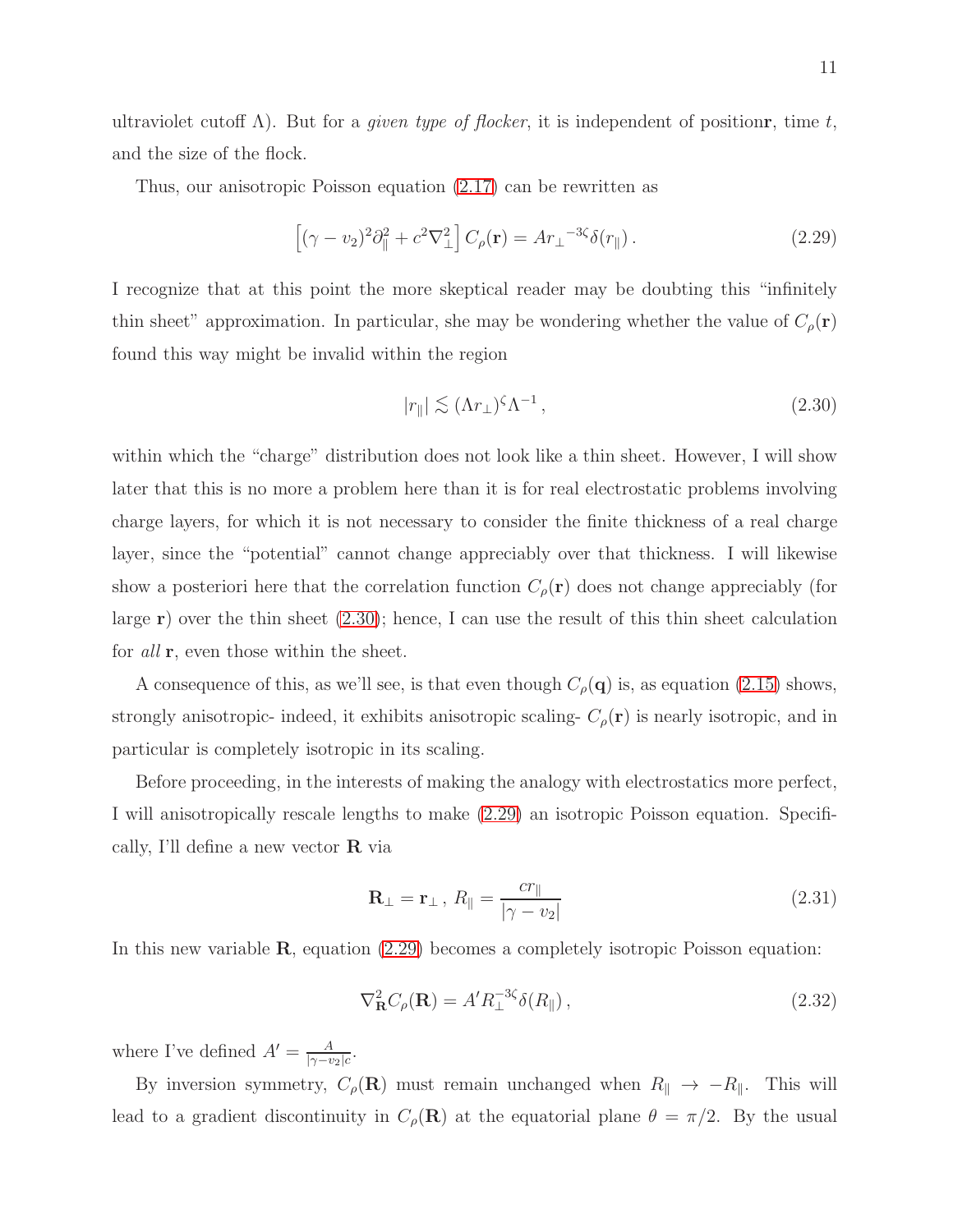12

"Gaussian pillbox" argument of electrostatics, the presence of a charge sheet is equivalent to a boundary condition at the equatorial plane:

<span id="page-11-0"></span>
$$
(\nabla_{\mathbf{R}})_N C_\rho(\mathbf{R}) = -\frac{1}{R} \left( \frac{\partial C_\rho}{\partial \theta_\mathbf{R}} \right)^{-} (R, \theta_\mathbf{R} = \pi/2) = \frac{A'}{2} R^{-3\zeta} \,. \tag{2.33}
$$

Here the superscript "<sup>−</sup>" on  $\left(\frac{\partial C_{\rho}}{\partial \theta_{\mathbf{R}}} \right)$  $\frac{\partial C_{\rho}}{\partial \theta_{\mathbf{R}}}$   $\Big)$ <sup>-</sup>  $(R, \theta_{\mathbf{R}} = \pi/2)$  denotes a derivative evaluated as  $\theta_{\mathbf{R}} \to$  $\pi/2$  from below. The derivative as  $\theta_{\mathbf{R}} \to \pi/2$  from above has the opposite sign, due to the inversion symmetry of  $C_{\rho}$ .

So now I must satisfy the Poisson equation [\(2.32\)](#page-10-2) subject to the boundary condition [\(2.33\)](#page-11-0). I will seek a separable solution of the form

<span id="page-11-1"></span>
$$
C_{\rho}(\mathbf{R}) = R^{-\alpha} \Upsilon_d(\theta_\mathbf{R}). \tag{2.34}
$$

By the inversion symmetry of  $C_{\rho}(\mathbf{R})$ , I know that

$$
\Upsilon_d(\pi - \theta_{\mathbf{R}}) = \Upsilon_d(\theta_{\mathbf{R}}).
$$
\n(2.35)

This will lead to a slope discontinuity in  $\Upsilon_d(\theta_{\mathbf{R}})$  at  $\theta = \pi/2$ , which is, of course, precisely what is generated by the thin charge layer.

Inserting the ansatz  $(2.34)$  into the boundary condition  $(2.33)$  giuves

$$
R^{-\alpha-1} \Upsilon_d'(\theta_{\mathbf{R}} = \pi/2) = \frac{A'}{2} R^{-3\zeta},\qquad(2.36)
$$

which implies

$$
\alpha + 1 = 3\zeta \,. \tag{2.37}
$$

This is obviously trivially solved to give:

<span id="page-11-2"></span>
$$
\alpha(d) = 3\zeta(d) - 1 = \frac{3d - 2}{5},\tag{2.38}
$$

where in the last equality I have used the canonical value  $(2.12)$  for  $\zeta(d)$ .

So far, I have worked in completely general spatial dimension d. To proceed, I'll now deal specifically with the two physical cases  $d = 2$  and  $d = 3$ .

In  $d = 2, (2.38)$  $d = 2, (2.38)$  gives  $\alpha = \frac{4}{5}$  $\frac{4}{5}$ . Requiring that the ansatz [\(2.34\)](#page-11-1) obeys Laplace's equation [\(2.32\)](#page-10-2) away from the plane  $R_{\parallel} = 0$  determines  $\Upsilon_2$ :

$$
\Upsilon_2(\theta_{\mathbf{R}}) = B_2 \cos(\alpha \theta_{\mathbf{R}}) = B_2 \cos(4\theta_{\mathbf{R}}/5), \qquad (2.39)
$$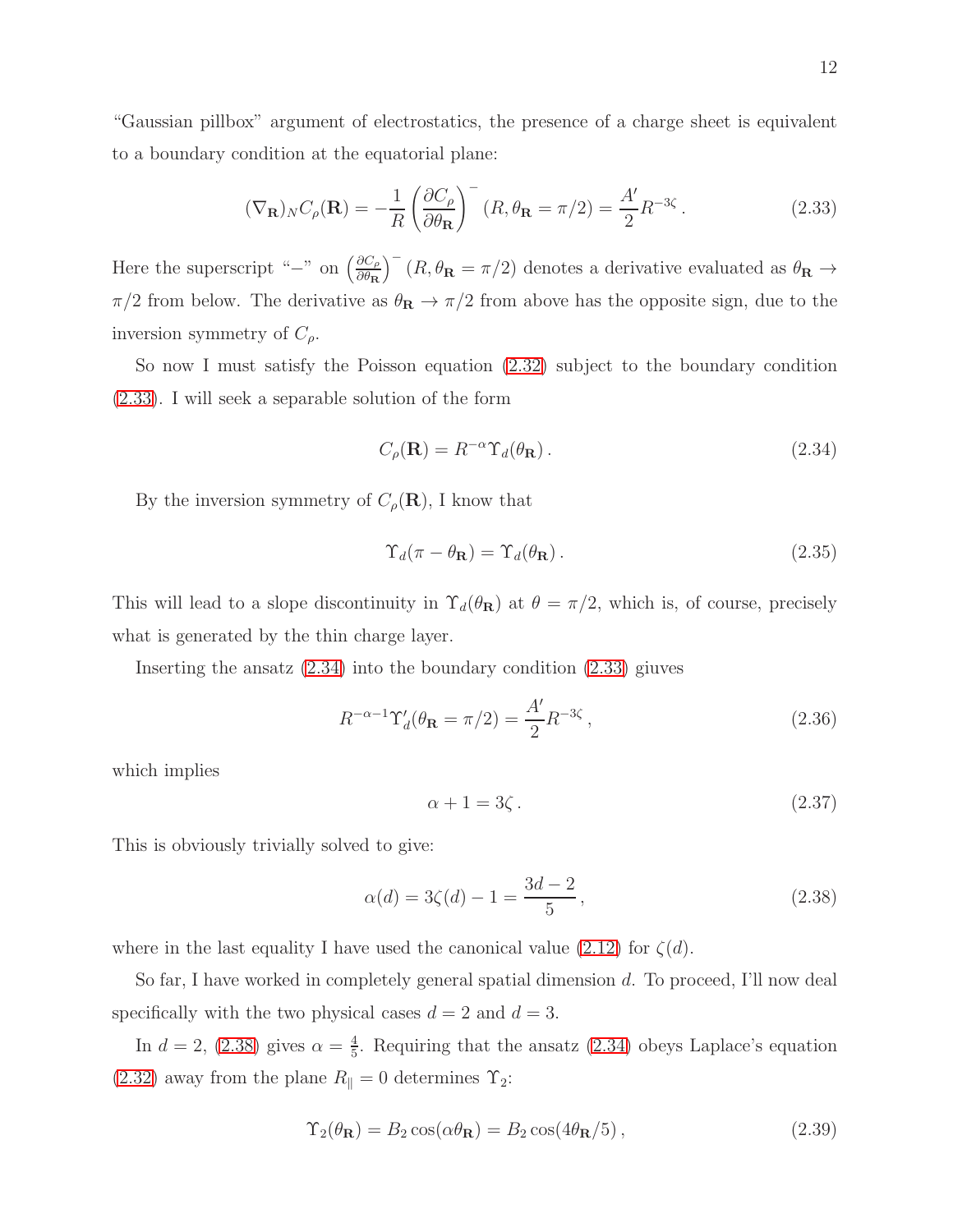which is the result  $(1.11)$  quoted in the introduction. Fixing  $B_2$  using the boundary condition [\(2.33\)](#page-11-0) gives

$$
B_2 = \frac{A'}{\sin(\frac{2\pi}{5})} \approx 1.05A'.
$$
 (2.40)

Note that  $C_{\rho}(\mathbf{R})$  is identical in the upper half plane (i.e.,  $-\frac{\pi}{2} < \theta_{\mathbf{R}} < \frac{\pi}{2}$ )  $\frac{\pi}{2}$  to the solution for the electrostatic potential near a sharp upward pointing conducting wedge[\[15](#page-22-3)] of opening angle  $\frac{3\pi}{8} = 67.5^{\circ}$ . Of course, in the lower half plane  $C_{\rho}(\mathbf{R})$  is just the mirror image of the upper half plane solution, since  $C_{\rho}(\mathbf{R})$  is symmetric about the axis  $R_{\parallel} = 0$ .

In  $d=3$ , I have  $\alpha=\frac{7}{5}$  $\frac{7}{5}$ , and requiring that the ansatz [\(2.34\)](#page-11-1) obeys Laplace's equation away from the plane  $R_{\parallel} = 0$  determines  $\Upsilon_3$ :

$$
\Upsilon_3(\theta_{\mathbf{R}}) = B_3 P_{\alpha-1}(\cos \theta_{\mathbf{R}}) = B_3 P_{\frac{2}{5}}(\cos \theta_{\mathbf{R}}), \qquad (2.41)
$$

where  $P_{\nu}$  is the generalized Legendre function of non-integer index. This is, of course, just the result [\(1.12\)](#page-4-2) quoted in the introduction.

Fixing  $B_3$  using the boundary condition [\(2.33\)](#page-11-0) gives

$$
B_3 = -\frac{A'}{\left(\frac{dP_{\frac{2}{5}}(\theta)}{d\theta}\right)_{\theta=\frac{\pi}{2}}} = -\frac{5\Gamma\left(\frac{17}{10}\right)\Gamma\left(-\frac{1}{5}\right)}{7\sqrt{\pi}}A' \approx 2.13156A'.
$$
 (2.42)

Note that  $C_{\rho}(\mathbf{R})$  is now identical in the upper half space (i.e.,  $0 < \theta_{\mathbf{R}} < \frac{\pi}{2}$ )  $\frac{\pi}{2}$ ) to the electrostatic potential near a sharp upward pointing charged cone[\[15\]](#page-22-3) of opening angle 37.16°. Of course, in the lower half space  $C_{\rho}(\mathbf{R})$  is just the mirror image of the upper half space solution, since  $C_{\rho}(\mathbf{R})$  is symmetric about the plane  $R_{\parallel} = 0$ .

Using the coordinate transformation [\(2.31\)](#page-10-3) to rewrite the above results in terms of the real coordinates r, I have

<span id="page-12-0"></span>
$$
C_{\rho}(\mathbf{r}) = r^{-\alpha(d)} G_d(\theta_{\mathbf{r}})
$$
\n(2.43)

where r is the magnitude of  $r(r = |r|)$ ,  $\theta_r$  is the angle between r and the direction of mean flock motion  $\hat{\mathbf{x}}_{\parallel}$ ,

$$
G_d(\theta_{\mathbf{r}}) \equiv \frac{\Upsilon_d(\theta_{\mathbf{R}})}{\left[\frac{c^2}{(\gamma - v_2)^2} \cos^2 \theta + \sin^2 \theta\right]^{\alpha(d)/2}},\tag{2.44}
$$

which is just equation  $(1.9)$  of the introduction, with

$$
\theta_{\mathbf{R}} = \tan^{-1}\left(\frac{R_{\perp}}{R_{\parallel}}\right) = \tan^{-1}\left(\frac{|\gamma - v_2|}{c} \frac{r_{\perp}}{r_{\parallel}}\right) = \tan^{-1}\left(\frac{|\gamma - v_2|}{c} \tan(\theta_{\mathbf{r}})\right),\tag{2.45}
$$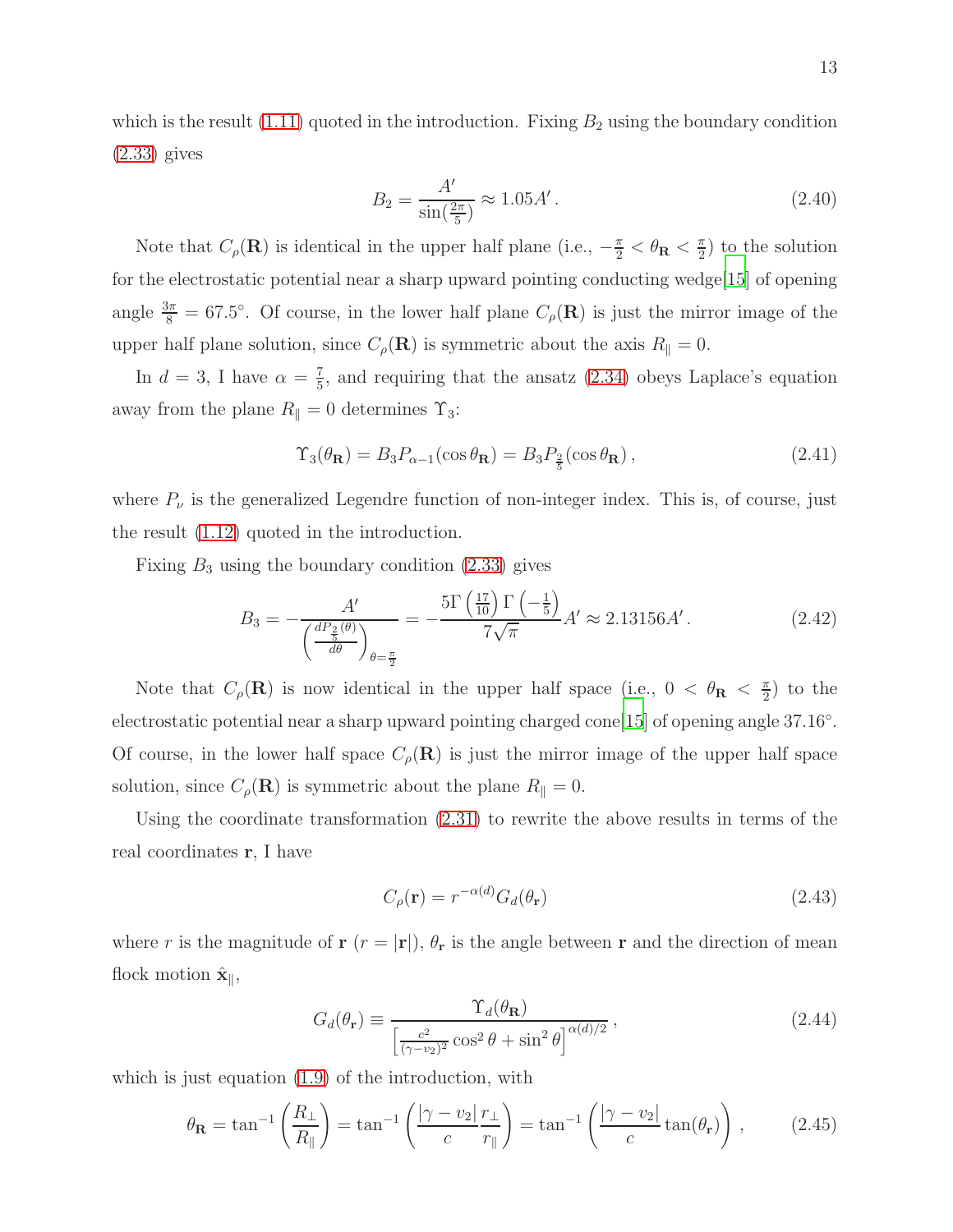which is just [\(1.10\)](#page-3-2) of the introduction, with the function  $\Upsilon_d$  given by equations [\(1.11\)](#page-3-0) and [\(1.12\)](#page-4-2) quoted in the introduction for  $d = 2$  and  $d = 3$  respectively, and  $\alpha(d)$  given by [\(2.38\)](#page-11-2).

This result summarized by  $(2.43)$ ,  $(2.38)$ ,  $(1.11)$ ,  $(1.12)$ , and  $(1.9)$  for the real space, equaltime density-density correlation function are the basis of derivation of the giant number fluctuations I am about to perform. To complete that derivation, I must first complete the a posteriori argument made earlier that the departures of  $C_{\rho}$  from the "infinitely thin sheet" approximation are negligible.

This is quite straightforward to do using the electrostatic analogy. Within the sheet, whose thickness  $|r_{\parallel}|$ , I remind the reader, is given by [\(2.30\)](#page-10-0), which says  $|r_{\parallel}| \lesssim (\Lambda r_{\perp})^{\zeta} \Lambda^{-1}$ , the "electric field"  $(\nabla_{\mathbf{R}})_{N} C_{\rho}(\mathbf{R})$  will always be less, by the "Gaussian pillbox" argument, than that just above the thin sheet, since a Gaussian pillbox that starts at the equatorial plane and ends within the thin sheet will always contain less charge than on that spans the entire thickness of the sheet. Therefore, the "potential" - which is actually the correlation function  $C_\rho$  - can change within the sheet by no more than  $(\nabla_{\bf R})_N C_\rho({\bf R})$  evaluated just outside the sheet, times the thickness of the sheet. Since  $(\nabla_{\mathbf{R}})_N C_\rho(\mathbf{R}) \sim C_\rho/r_\perp$ , and the thickness of the sheet is  $|r_{\parallel}| \lesssim (\Lambda r_{\perp})^{\zeta} \Lambda^{-1} \ll r_{\perp}$ , the last inequality holding for all  $r_{\perp} \gg \Lambda^{-1}$  since  $\zeta = \frac{d+1}{5} < 1$  for all  $d < 4$ , it follows that the change  $\delta C_{\rho}$  in the "potential", - that is, in  $C_{\rho}$ - across the thickness of the thin sheet obeys  $\delta C_{\rho} < ((\nabla_{\mathbf{R}})_{N} C_{\rho}(\mathbf{R})|r_{\parallel}| \lesssim$  $C_\rho/r_\perp$ ) $(\Lambda r_\perp)^{\zeta}\Lambda^{-1} \propto C_\rho r_\perp^{\zeta-1}$ . Since  $\zeta < 1$ , this is much less than  $C_\rho$  itself, so the change in  $C_{\rho}$  across the thickness of the thin sheet is indeed negligible, as I assumed.

Since  $\alpha(d=2) = \frac{4}{5} = .8$ , and  $\alpha(d=3) = \frac{7}{5} = 1.4$ , are quite different, it would appear to be quite straightforward to see the difference between the scaling behavior of density fluctuations in two and three dimensions in simulations or experiments.

Unfortunately, things are not quite so simple. The most natural quantity to look at when studying density fluctuations is the fluctuations of the number of particles in an imaginary "counting box" (which need not be a rectangular, or even polyhedral, but could, for example, be a (hyper)sphere or an ellipsoid, etc.) of some volume  $V_{\text{box}}$  inside a flock of volume  $V_{\text{flock}} \gg V_{\text{box}}$ . The mean squared number fluctuations  $\langle (\delta N)^2 \rangle \equiv \langle N^2 \rangle - \langle N \rangle^2$  can readily be related to the real space correlations  $C_{\rho}(\mathbf{r})$ :

$$
\langle (\delta N)^2 \rangle = \int_V d^d r d^d r' \langle \delta \rho(\mathbf{r}) \delta \rho(\mathbf{r'}) \rangle
$$
\n
$$
= \int_V d^d r d^d r' C_\rho(\mathbf{r} - \mathbf{r'})
$$
\n(2.46)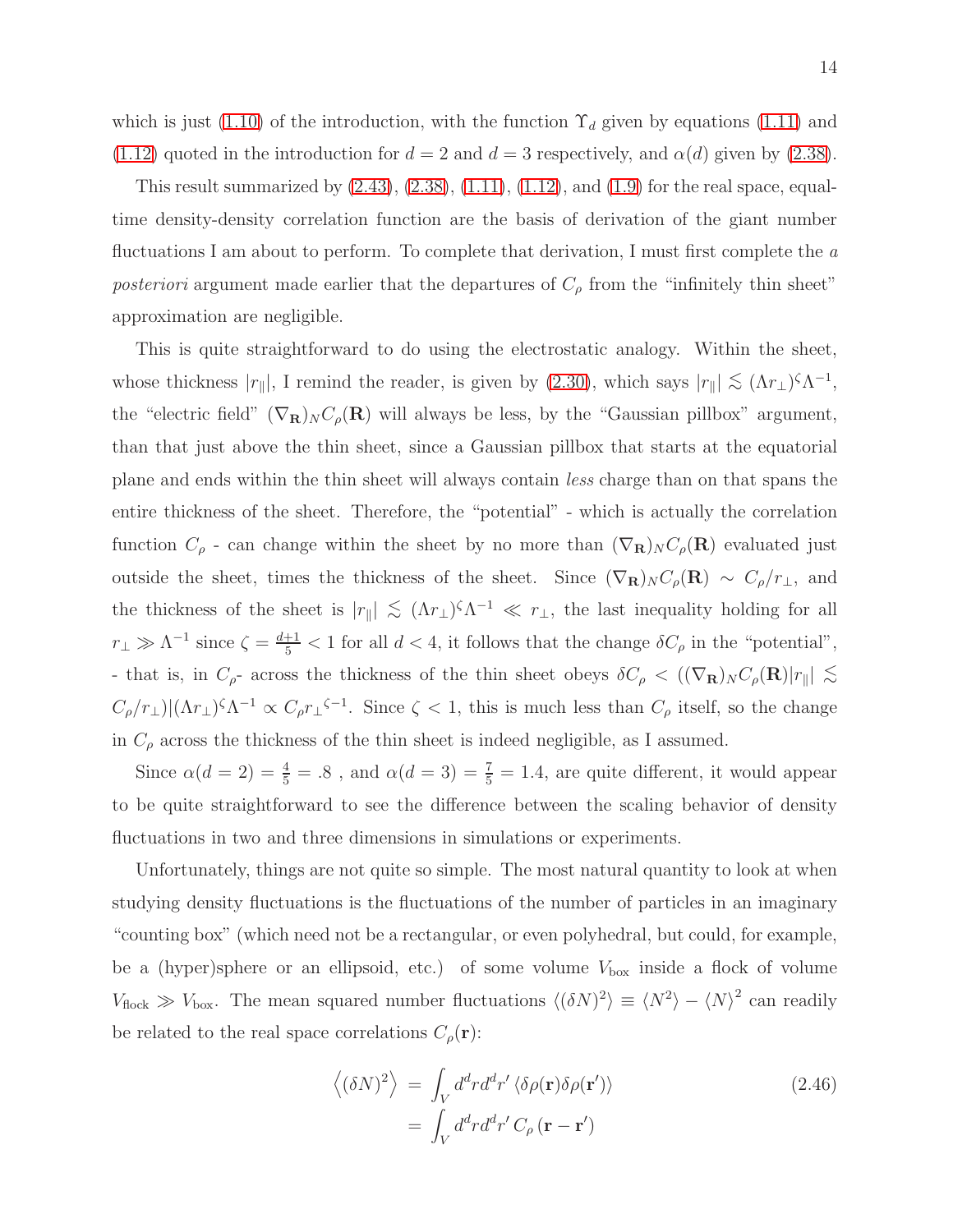where the subscript V denotes that the integrals are over  $\bf{r}$  and  $\bf{r}$ 's contained within our experimental "counting box". Using our expression [\(2.43\)](#page-12-0) for  $C_{\rho}(\mathbf{r}-\mathbf{r}')$  gives

<span id="page-14-4"></span>
$$
\langle (\delta N)^2 \rangle = \int_V d^d r d^d r' |\mathbf{r} - \mathbf{r}'|^{-\alpha(d)} G_d (\theta_{\mathbf{r} - \mathbf{r}'})
$$
 (2.47)

Now let's take our "box" to be an arbitrary shape with total volume  $V = L<sup>d</sup>$ . Making the changes of variables  $\mathbf{r} \equiv \mathbf{x}L, \mathbf{r}' \equiv \mathbf{x}'L, \mathbf{I}$  obtain

<span id="page-14-0"></span>
$$
\left\langle (\delta N)^2 \right\rangle = L^{2d - \alpha(d)} \int_{V_1} d^d x d^d x' |\mathbf{x} - \mathbf{x}'|^{-\alpha(d)} G_d \left( \theta_{\mathbf{x} - \mathbf{x}'} \right) \tag{2.48}
$$

where  $V_1$  denotes that the integrals are over **x** and **x'** contained in a *unit* volume of the same shape as our original counting box. Clearly, this integral has no dependence on  $L$ . Therefore [\(2.48\)](#page-14-0) implies

<span id="page-14-1"></span>
$$
\langle (\delta N)^2 \rangle = L^{2d - \alpha(d)} \times K \left( \frac{c}{|\gamma - v_2|}, \text{shape} \right)
$$
 (2.49)

where the constant

$$
K\left(\frac{c}{|\gamma - v_2|}, \text{shape}\right) \equiv \int_{V_1} d^d x d^d x' |\mathbf{x} - \mathbf{x}'|^{-\alpha(d)} G_d\left(\theta_{\mathbf{x} - \mathbf{x}'}\right)
$$
(2.50)

depends on the *shape* of the box (as well as the ratio  $\frac{c}{|\gamma - v_2|}$ , which enters both explicitly in equation [\(1.9\)](#page-3-1) for  $G_d$  and implicitly through the relation [\(1.10\)](#page-3-2) between  $\theta_r$  and  $\theta_R$ ), but is independent of its size L. This can be rewritten in terms of the mean number  $\langle N \rangle$  of critters in the counting box, using the fact that the average density  $\rho_0$  is well-defined. Hence,  $\langle N \rangle = \rho_0 L^d$ , or  $L = \left(\frac{\langle N \rangle}{\rho_0}\right)^{\frac{1}{d}}$ . Using this in [\(2.49\)](#page-14-1) and taking the square root of both sides gives:

<span id="page-14-2"></span>
$$
\sqrt{\langle (\delta N)^2 \rangle} = K' \langle N \rangle^{\phi(d)} \tag{2.51}
$$

with

<span id="page-14-3"></span>
$$
\phi(d) = \frac{2d - \alpha(d)}{2d} = \frac{7}{10} + \frac{1}{5d}.
$$
\n(2.52)

The coefficient

$$
K' \equiv \rho_0^{-\phi(d)} \sqrt{K\left(\frac{c}{|\gamma - v_2|}, \text{shape}\right)}
$$
 (2.53)

also depends on the shape of the box and the ratio  $\frac{c}{|\gamma - v_2|}$ . Equation [\(2.51\)](#page-14-2) is just [\(1.1\)](#page-1-0) of the introduction.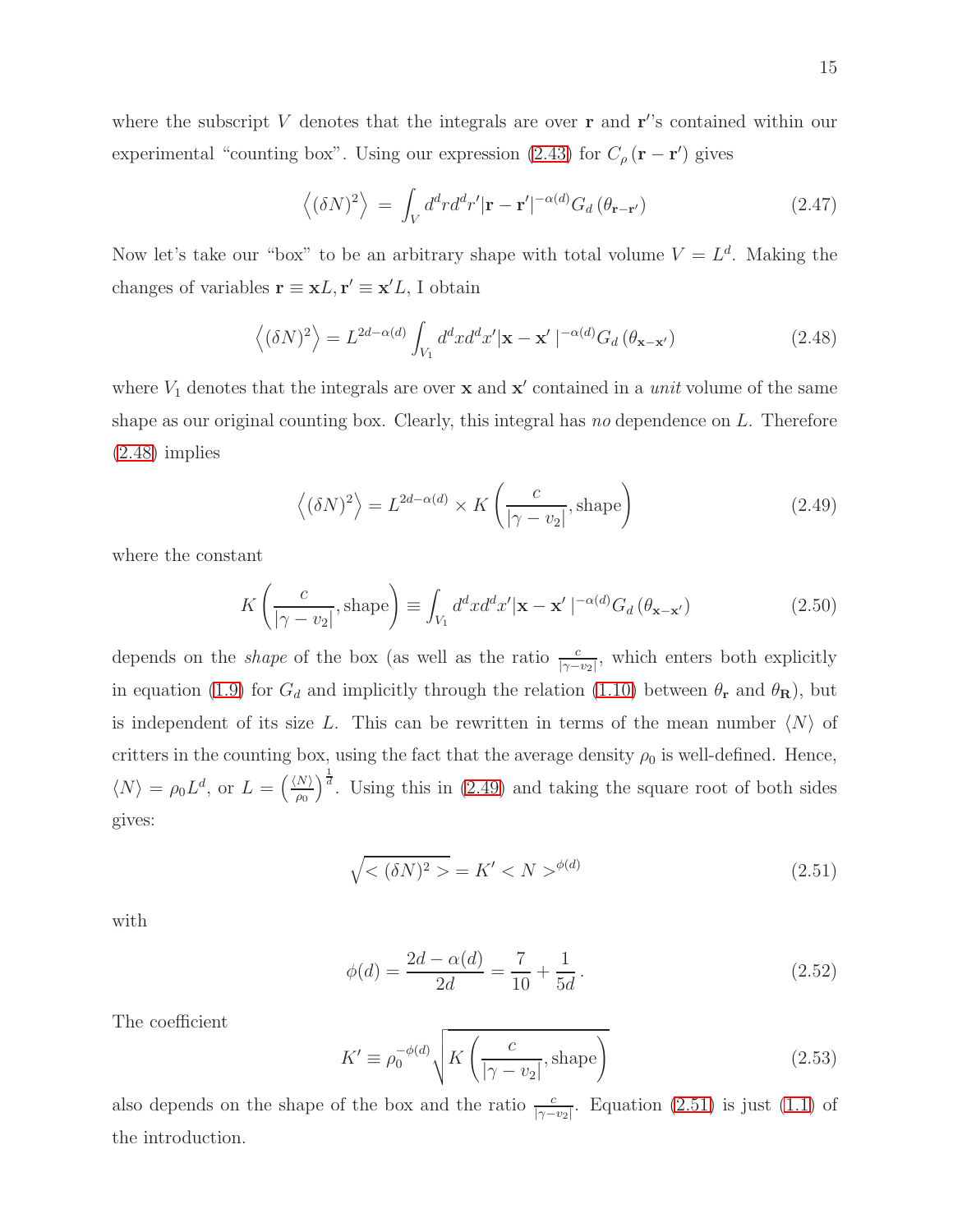$Eqn.(2.52)$  $Eqn.(2.52)$  gives

$$
\phi(d=2) = .8 \tag{2.54}
$$

and

$$
\phi(d=3) = 23/30 = .7666666\ldots \tag{2.55}
$$

Note that in all dimensions d, even  $d > 4$ , where there is no "anomalous hydrodynamics", the scaling of number fluctuations with mean number violates the "law of large numbers": the general rule that rms number fluctuations scale like the square root of mean number. The fluctuations eqn. [\(1.1\)](#page-1-0) are infinitely larger than this prediction in the limit of mean number  $\langle N \rangle \to \infty$  for all spatial dimensions d; hence, they are much larger than those found in most equilibrium [\[10\]](#page-21-5) and most non-equilibrium systems, since most of those obey the law of large numbers. Giant number fluctuations like those found here, but even larger, are predicted theoretically [\[7\]](#page-21-3) and observed experimentally [\[16\]](#page-22-4) in "nematic" flocks, in which active creature align their long axes, but are equally likely to be moving in either direction along that axis, so that the net velocity is zero.

In addition to obeying a different scaling law, number fluctuations in polar ordered dry active fluids exhibit another phenomenon not present in most other systems: the number fluctuations depend not only on the mean number  $\langle N \rangle$  of particles in the box, but also on its shape, as embodied in the coefficient  $K' = \sqrt{K\left(\frac{c}{\log_{10} 5\right)}}$  $\frac{c}{|\gamma - v_2|}$ , shape) in [\(1.1\)](#page-1-0).

This dependence is singular in the limit of a "needle shaped" counting box; that is, one that is much longer along the direction  $\hat{\mathbf{x}}_{\parallel}$  of flock motion than perpendicular to it. I mean singular in the sense that the coefficient  $K' = K \left( \frac{c}{\log n} \right)$  $\frac{c}{|\gamma - v_2|}$ , shape) actually vanishes in the limit that the aspect ratio  $\beta \equiv \frac{L_{\parallel}}{L_{\perp}}$  $\frac{L_{\parallel}}{L_{\perp}}$  of the box goes to infinity  $(\beta \to \infty)$ , where  $L_{\parallel}$  and  $L_{\perp}$  are respectively the linear extents of the counting box along and perpendicular to the direction of flock motion. I will illustrate this first in  $d = 3$ , with the example of a counting box that is a cylinder with its axis along the  $\hat{\mathbf{x}}_{\parallel}$  direction, with height  $L_{\parallel}$  and radius  $L_{\perp}$ . The volume of this cylinder is clearly  $\pi L_{\perp}^2 L_{\parallel}$ , and, hence, the mean number of particles in it is

<span id="page-15-1"></span>
$$
\langle N \rangle_{\text{cylinder}} = \rho_0 \pi L_\perp^2 L_{\parallel} = \rho_0 \pi L_\perp^3 \beta \,. \tag{2.56}
$$

Our general expression expression [\(2.47\)](#page-14-4) for  $\langle (\delta N)^2 \rangle$  reads for this case

<span id="page-15-0"></span>
$$
\left\langle (\delta N)^2 \right\rangle \ = \ \int_{r_{\perp} < L_{\perp}} d^2 r_{\perp} \int_{r_{\perp} < L_{\perp}} d^2 r_{\perp} \int_0^{L_{\parallel}} dr_{\parallel} \int_0^{L_{\parallel}} dr_{\parallel} \ | \mathbf{r} - \mathbf{r}' |^{-7/5} G_3 \left( \theta_{\mathbf{r} - \mathbf{r}'} \right) \ . \tag{2.57}
$$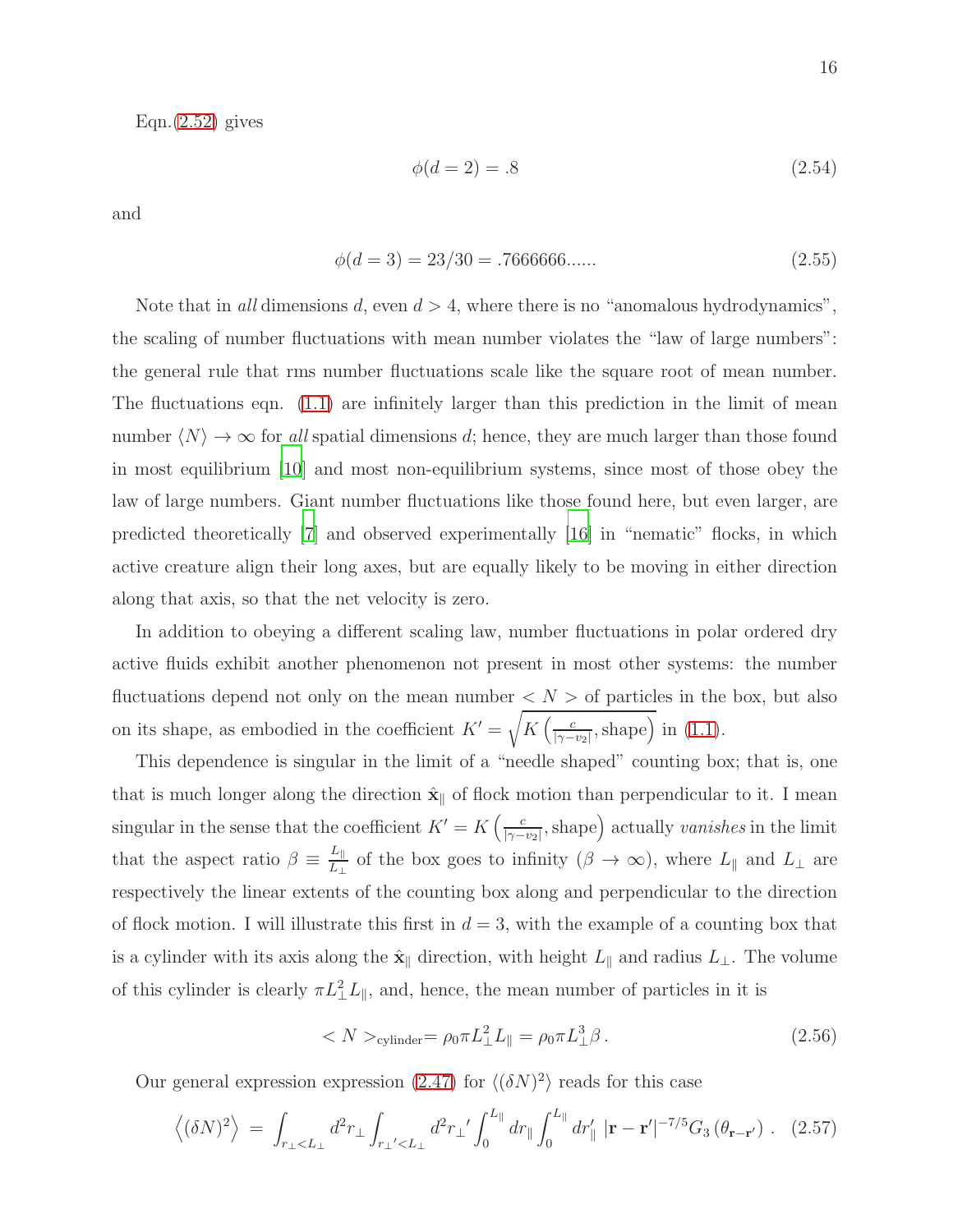I note that the integrals over  $r_{\parallel}$  and  $r_{\parallel}'$  both *converge* in the limit  $L_{\parallel} \to \infty$ . This follows from the fact that the integrand  $|\mathbf{r} - \mathbf{r}'|^{-7/5} G_3 (\theta_{\mathbf{r} - \mathbf{r}'}) \propto r_{\parallel}^{-7/5}$  $\int_{\parallel}^{-t/3}$  as  $r_{\parallel} \to \infty$ , and likewise for  $r'_{\parallel}$ . This result also uses the fact that  $G_3(\theta)$  is finite and non-zero for all  $\theta$ , and in particular for  $\theta \to 0$ .

Since this falloff with  $r_{\parallel}$  and  $r'_{\parallel}$  is faster than  $1/r_{\parallel}$ , the integrals over  $r_{\parallel}$  and  $r'_{\parallel}$  both converge in the limit  $L_{\parallel} \to \infty$ . Note that this will not be true in  $d = 2$ , where  $\alpha(2) = 4/5 < 1$ , so the analogous integral will not converge.

This means that if the aspect ratio  $\beta$  is  $\gg 1$  - that is, if L<sub>k</sub>  $\gg L_1$  - I can accurately approximate the value of the integral in [\(2.57\)](#page-15-0) by taking  $L_{\parallel} \to \infty$ . Thus I get

$$
\left\langle (\delta N)^2 \right\rangle = \int_{r_{\perp} < L_{\perp}} d^2 r_{\perp} \int_{r_{\perp} < L_{\perp}} d^2 r_{\perp} \int_0^\infty dr_{\parallel} \int_0^\infty dr_{\parallel} \left| \mathbf{r} - \mathbf{r}' \right|^{-7/5} G_3 \left( \theta_{\mathbf{r} - \mathbf{r}'} \right) . \tag{2.58}
$$

I can now evaluate this integral by making a very similar change of variables to that used earlier; namely  $\mathbf{r} \equiv \mathbf{x}L_{\perp}, \mathbf{r}' \equiv \mathbf{x}'L_{\perp}$ . I thereby obtain

<span id="page-16-0"></span>
$$
\left\langle (\delta N)^2 \right\rangle = K_{\text{cyl}} L_{\perp}^{23/5} \tag{2.59}
$$

where I've defined

$$
K_{\text{cyl}} \equiv \int_{|\mathbf{x}_{\perp}|<1} d^2 x_{\perp} \int_{|\mathbf{x}_{\perp}|<1} d^2 x'_{\perp} \int_0^\infty dx_{\parallel} \int_0^\infty dx'_{\parallel} |\mathbf{x} - \mathbf{x}'|^{-7/5} G_3 \left( \theta_{\mathbf{x} - \mathbf{x}'} \right), \tag{2.60}
$$

which I remind the reader is a perfectly finite function of the ratio  $\frac{c}{|\gamma - v_2|}$  (which is buried in  $G_3$ ). It is also independent of the aspect ratio  $\beta$ .

Solving my expression [\(2.56\)](#page-15-1) for  $L_{\perp}(< N >, \beta)$  gives

<span id="page-16-3"></span>
$$
L_{\perp} = \left(\frac{\langle N \rangle}{\pi \rho_0 \beta}\right)^{1/3}.
$$
\n(2.61)

Using this, I can rewrite [\(2.59\)](#page-16-0) (or, more precisely, its square root) in terms of  $\langle N \rangle$  and the aspect ratio  $\beta$ :

<span id="page-16-2"></span>
$$
\sqrt{\langle (\delta N)^2 \rangle} = K' < N >^{23/30} \tag{2.62}
$$

with

<span id="page-16-1"></span>
$$
K' = \sqrt{K_{\rm cyl}} / (\pi \rho_0 \beta)^{23/30} \propto \beta^{-23/30}, \qquad (2.63)
$$

which, as claimed, vanishes as the cylinder gets very long (i.e., as  $\beta \to \infty$ ). Note also that I've recovered the general " $\frac{23}{30}$ " scaling law for  $\sqrt{\langle (\delta N)^2 \rangle}$  with  $\langle N \rangle$  in  $d = 3$ .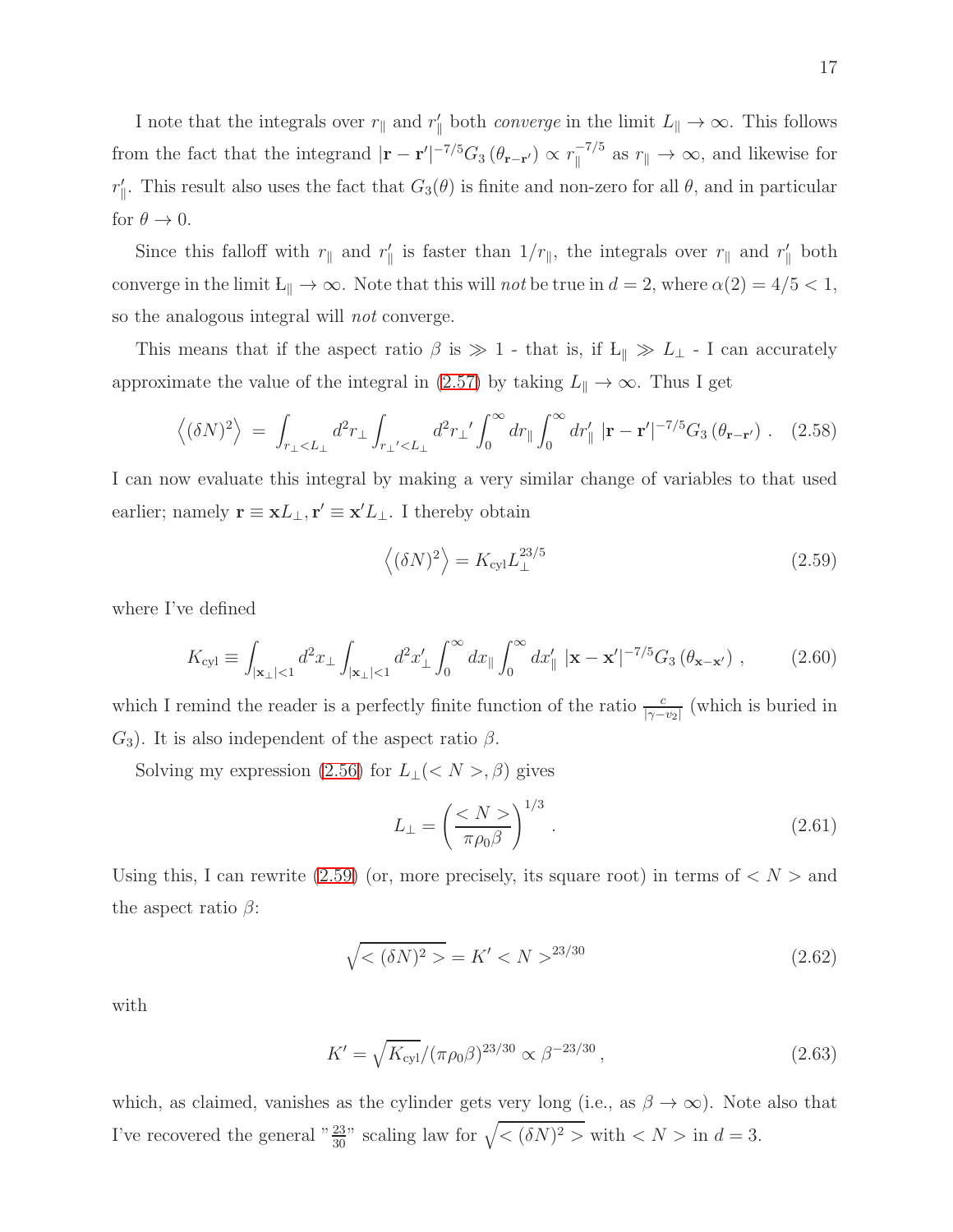It is straightforward to see that for most three dimensional "needle" shapes (e.g., an ellipsoid of revolution about the  $\hat{\mathbf{x}}_{\parallel}$  direction, with its long axis in that direction), the same "23/30" scaling law [\(2.63\)](#page-16-1) for the coefficient K' in [\(2.62\)](#page-16-2) with aspect ratio  $\beta$  (which in the ellipsoid case will be the ratio of semi-major to semi-minor axis) will apply.

I can also obtain a simple expression for the ratio the value of  $K'$  for a "pancake" shaped counting volume, by which I mean a volume much shorter along the direction  $\hat{\mathbf{x}}_{\parallel}$  of flock motion than perpendicular to it.

Consider in particular a very squat cylinder with its axis along  $\hat{x}_{\parallel}$ . For such a shape, I can now approximate **r** with **r**<sub>⊥</sub>, **r'** with **r**<sub>⊥</sub><sup>*'*</sup>, and  $\theta$ <sub>**r**-**r'**  $\approx \frac{\pi}{2}$ </sub>  $\frac{\pi}{2}$  for the range of **r** and **r'** that dominate the integral. This gives

$$
\left\langle (\delta N)^2 \right\rangle = G_3 \left( \frac{\pi}{2} \right) \int_0^{L_{\parallel}} dr_{\parallel} \int_0^{L_{\parallel}} dr'_{\parallel} \int_{r_{\perp} < L_{\perp}} d^2 r_{\perp} \int_{r_{\perp} < L_{\perp}} d^2 r_{\perp'} \left| \mathbf{r}_{\perp} - \mathbf{r}'_{\perp} \right|^{-7/5} . \tag{2.64}
$$

Using the change of variables  $\mathbf{r} \equiv \mathbf{x}L_{\perp}$ ,  $\mathbf{r}' \equiv \mathbf{x}'L_{\perp}$  for the  $\mathbf{r}_{\perp}$  and  $\mathbf{r}'_{\perp}$  integrals, and doing the trivial integrals over  $r_{\parallel}$  and  $r_{\parallel}'$ , I get

<span id="page-17-1"></span>
$$
\left\langle (\delta N)^2 \right\rangle = K_{\text{pan}} L_{\perp}^{13/5} L_{\parallel}^2 \tag{2.65}
$$

where I've defined

<span id="page-17-0"></span>
$$
K_{\text{pan}} \equiv G_3 \left( \frac{\pi}{2} \right) \int_{|\mathbf{x}_{\perp}| < 1} d^2 x_{\perp} \int_{|\mathbf{x}_{\perp}| < 1} d^2 x'_{\perp} \, |\mathbf{x}_{\perp} - \mathbf{x}'_{\perp}|^{-7/5} \approx 38.651 A', \tag{2.66}
$$

where I've used equation  $(1.9)$  for  $G_3$ , which implies

$$
G_3\left(\frac{\pi}{2}\right) = \Upsilon_3\left(\frac{\pi}{2}\right) = B_3 P_{\frac{2}{5}}(0) = \frac{25\Gamma\left(\frac{17}{10}\right)\Gamma\left(\frac{4}{5}\right)}{7\Gamma\left(\frac{6}{5}\right)\Gamma\left(\frac{3}{10}\right)} A' \approx 1.3755 A',\tag{2.67}
$$

the first two equalities following from equations  $(1.9)$  and  $(1.12)$ , respectively. The penultimate equality follows from known properties of the generalized Legendre functions[\[17](#page-22-5)]. I've also numerically evaluated the four dimensional integral displayed explicitly in [\(2.66\)](#page-17-0) (it's equal to 28.1).

Since I'm still dealing with a cylinder here, the expression [\(2.61\)](#page-16-3) for for  $L_{\perp}(N,\beta)$  continues to hold. Using this and  $L_{\parallel} = \beta L_{\perp}$  in [\(2.65\)](#page-17-1) and taking the usual square root gives for the rms number fluctuations

$$
\left\langle (\delta N)^2 \right\rangle = \frac{\sqrt{K_{\text{pan}}}}{(\pi \rho_0)^{23/30}} < N > ^{23/30} \beta^{8/15} \,, \tag{2.68}
$$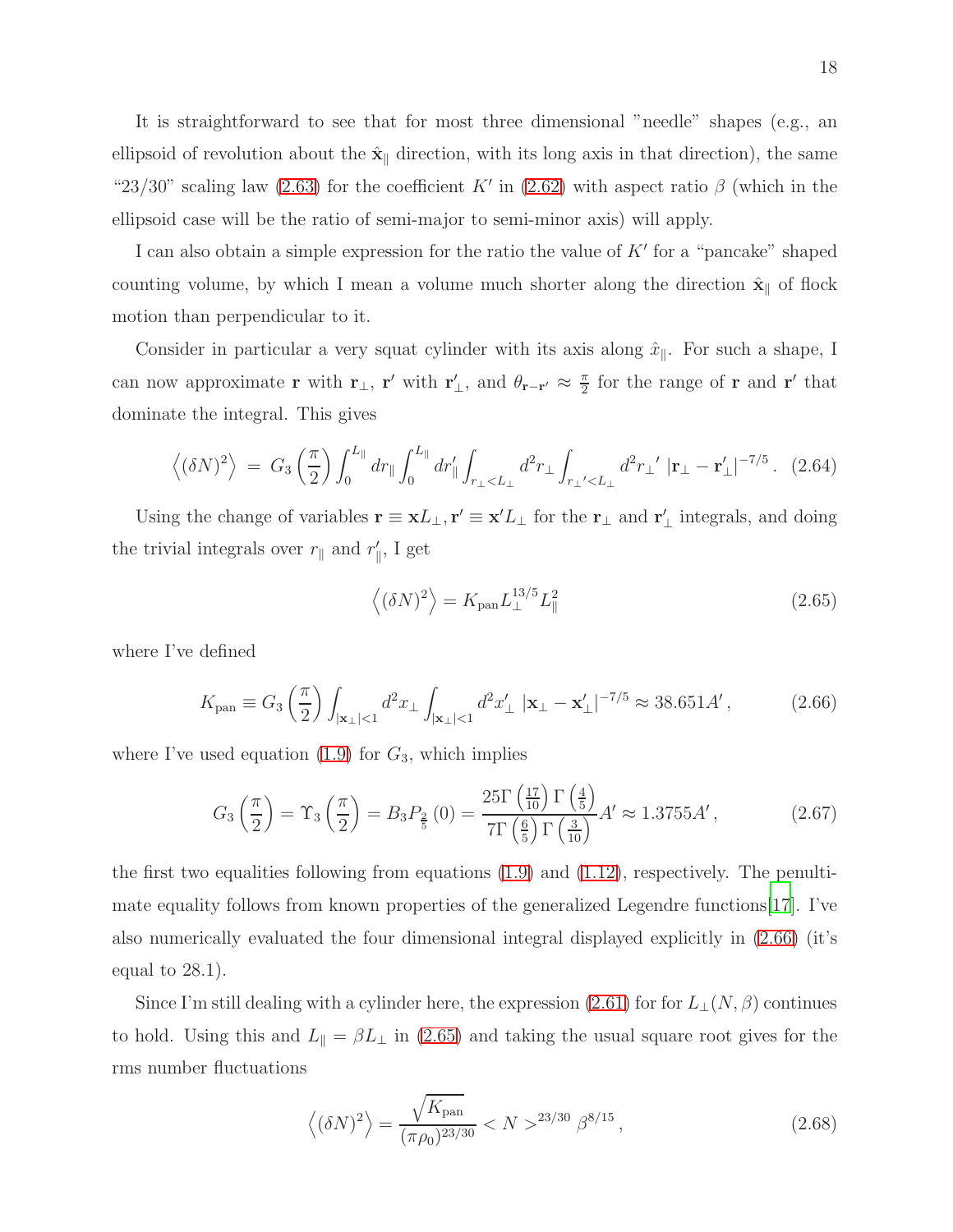which vanishes as  $\beta \to 0$ . The scaling of this result with the aspect ratio  $\beta$  is the result [\(1.4\)](#page-2-0) quoted in the introduction.

To summarize what I've shown, in three dimensions the coefficient  $K'$  of  $\langle N \rangle >^{23/30}$  in the scaling law [\(1.1\)](#page-1-0) for the rms fluctuations  $\langle (\delta N)^2 \rangle$  vanishes as the aspect ratio  $\beta \to 0$ like  $\beta^{8/15}$ , and as  $\beta^{-23/30}$  as  $\beta \to \infty$ . Thus, there must be an optimal aspect ratio  $\beta \sim 1$ where this coefficient is maximized. Thus, somewhat surprisingly given the anisotropy of the Fourier transformed correlation function, the optimal box for observing the largest possible giant number fluctuations proves to be roughly isotropic (e.g., a cube or a sphere). The precise value of the optimal ratio will depend on the ratio of hydrodynamic parameters c  $\frac{c}{|\gamma - v_2|}$ .

The same qualitative behavior with aspect ratio proves to hold in two dimensions as well. I'll show this by considering a rectangular counting box aligned with two of its edges parallel to  $\hat{x}_{\parallel}$ . In the "needle" limit, this will be the long axis, while for the "pancake" limit (which in  $d = 2$  is just the needle rotated by 90 degrees), it will be the short axis.

Continuing to define  $\beta \equiv \frac{L_{\parallel}}{L_{\perp}}$  $\frac{L_{\parallel}}{L_{\perp}}$  in all cases, I'll now focus first on the needle case  $\beta \gg 1$ .

Because  $\alpha = 4/5 < 1$  in  $d = 2$ , the double integral in [\(2.47\)](#page-14-4) does not converge at large  $r_{\parallel}$ ; therefore, it that integral is dominated by widely separated values of  $r_{\parallel}$ . This implies that those integrals will be dominated, for the needle geometry, by values of **r** and **r'** such that  $\theta_{\mathbf{r}-\mathbf{r}'} \ll 1$ . Furthermore, for these values of **r** and **r'**,  $|\mathbf{r}-\mathbf{r}'| \approx |r_{\parallel}-r'_{\parallel}|$ . With these approximations, which become exact in the limit of the aspect ratio  $\beta \to \infty$ , I can therefore write

$$
\left\langle (\delta N)^2 \right\rangle = B_2 \left( \frac{|\gamma - v_2|}{c} \right)^{4/5} \int_0^{L_{\parallel}} dr_{\parallel} \int_0^{L_{\parallel}} dr'_{\parallel} \int_0^{L_{\perp}} dr'_{\perp} \int_0^{L_{\perp}} dr_{\perp} \int_0^{L_{\perp}} dr'_{\perp} |r_{\parallel} - r'_{\parallel}|^{-4/5}.
$$
\n(2.69)

All of the integrals in this expression are elementary; doing them gives

<span id="page-18-0"></span>
$$
\left\langle (\delta N)^2 \right\rangle = J L_\perp^2 L_\parallel^{6/5},\tag{2.70}
$$

where I've defined

$$
J \equiv \frac{25}{3} B_2 \left( \frac{|\gamma - v_2|}{c} \right)^{4/5} . \tag{2.71}
$$

To re-express the number fluctuations [\(2.70\)](#page-18-0) in terms of the mean number of particles  $\langle N \rangle$ , I can use the fact that

<span id="page-18-1"></span>
$$
\langle N \rangle_{\text{rectangle}} = \rho_0 L_\perp L_{\parallel} = \rho_0 L_\perp^2 \beta \,, \tag{2.72}
$$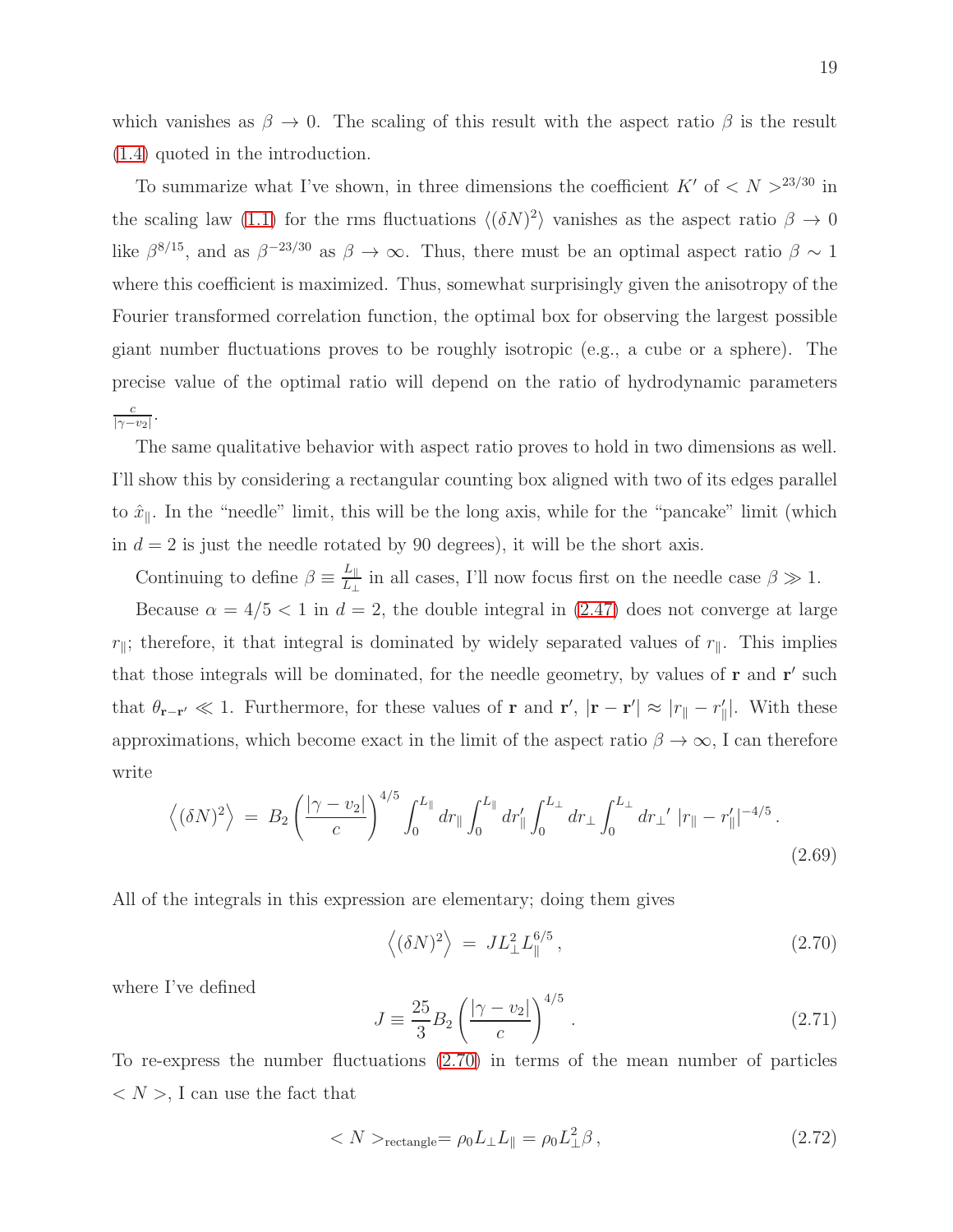which, when combined with [\(2.70\)](#page-18-0) and  $L_{\parallel} = \beta L_{\perp}$  gives

$$
\sqrt{\langle (\delta N)^2 \rangle} = \sqrt{J} \rho_0^{-8/5} \langle N \rangle^{8/5} \beta^{-1/5} . \tag{2.73}
$$

For the pancake, I have

$$
\left\langle (\delta N)^2 \right\rangle = G_2 \left( \frac{\pi}{2} \right) \int_0^{L_{\parallel}} dr_{\parallel} \int_0^{L_{\parallel}} dr_{\parallel} \int_0^{L_{\perp}} dr_{\perp} \int_0^{L_{\perp}} dr_{\perp} \Big| r_{\perp} - r_{\perp}' |^{-4/5} = J_p L_{\parallel}^2 L_{\perp}^{6/5},
$$
\n(2.74)

where I've defined

$$
J_p \equiv \frac{25}{3} G_2 \left(\frac{\pi}{2}\right) = \frac{25}{6\tau} B_2, \qquad (2.75)
$$

where  $\tau = \frac{\sqrt{5}+1}{2} = 1.6180...$  is the Golden mean.

Using [\(2.72\)](#page-18-1) and  $L_{\parallel} = \beta L_{\perp}$  again gives

$$
\sqrt{\langle (\delta N)^2 \rangle} = \sqrt{J_p} \rho_0^{-8/5} \langle N \rangle^{8/5} \beta^{1/5} . \tag{2.76}
$$

For such a needle shaped box, almost all angles  $\theta_{\mathbf{r}-\mathbf{r}'}$  between two randomly chosen points **r** and **r'** in the integrals in [\(2.47\)](#page-14-4) obey  $\theta_{\mathbf{x}-\mathbf{x'}} \ll 1$ .

Note that these giant *number* fluctuations are *not* due to giant *density* fluctuations. In fact, the fluctuations in the density *at any single point* are perfectly finite, and not necessarily bigger than those in some equilibrium systems. It is the long-ranged *correlations* of those density fluctuations that give rise to giant number fluctuations.

Dramatic as the large fluctuations predicted by eqn. [\(1.1\)](#page-1-0) are, the exponents  $\phi(2) = .8$ in  $d = 2$  and  $\phi(3) = 23/30 = .766666...$  in  $d = 3$  are numerically too close to each other for the difference between the behavior in the two different dimensions to be easily detectable experimentally. A more direct measure of  $\alpha(d)$ , which differs considerably between two  $(\alpha(d=2)=.8)$  and three  $(\alpha(d=3)=1.4)$  dimensions, would clearly be more useful.

One way to do so is to correlate the number fluctuations in one box with those in a different box separated from the first by a displacement  $\delta$ **r** whose magnitude  $|\delta$ **r** is much greater than the largest linear extent of either box. In this case, the correlations are given by

<span id="page-19-0"></span>
$$
\langle \delta N_1 \delta N_2 \rangle = \int_{V_1} d^d r \int_{V_2} d^d r' C_\rho (\mathbf{r} - \mathbf{r}')
$$
 (2.77)

where the subscripts  $V_1$  and  $V_2$  denote that **r** and **r'** run over boxes 1 and 2 respectively. Since these two boxes are separated by a  $\delta r$  that is much greater than the linear extent of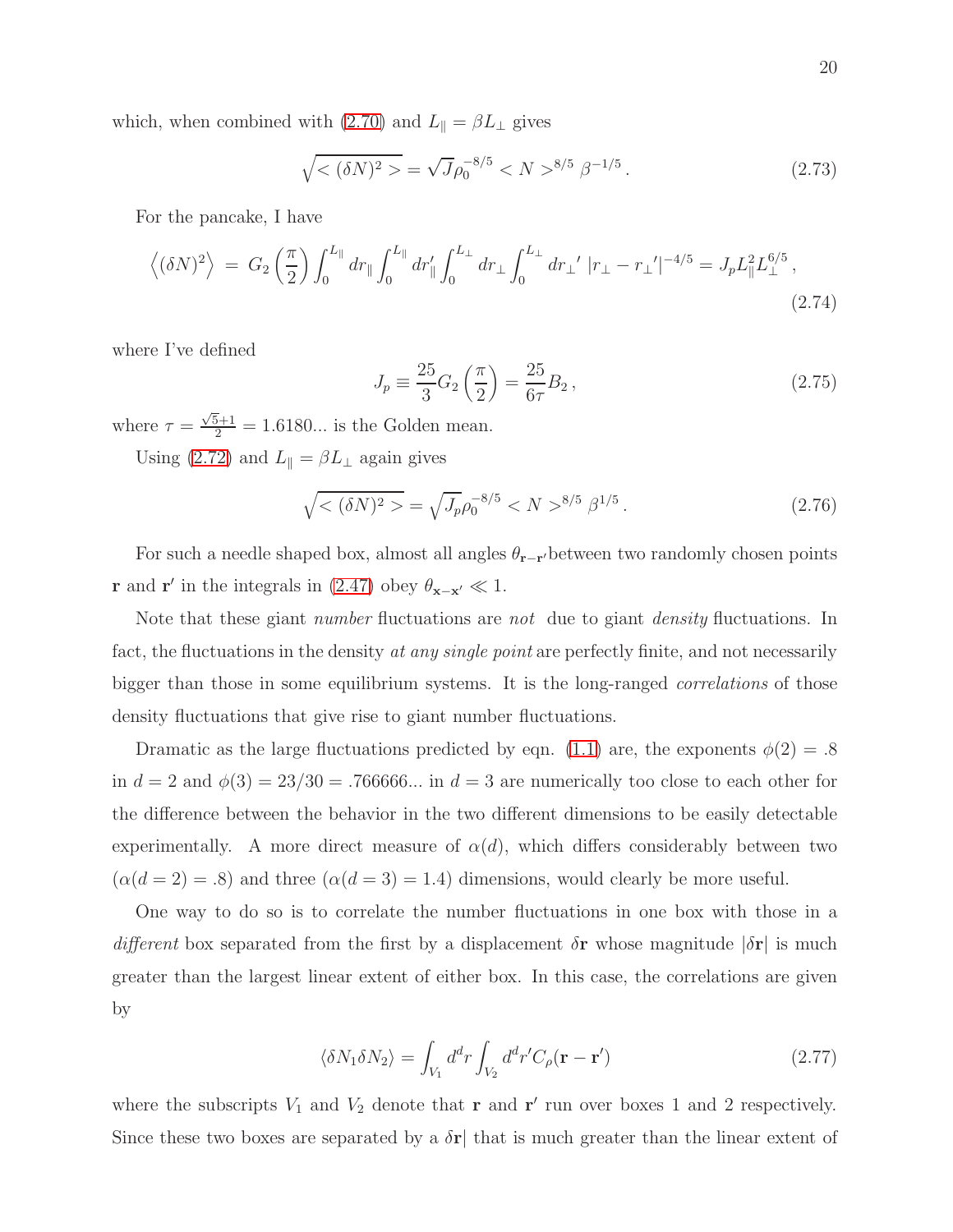either box,  $\mathbf{r} - \mathbf{r}'$  is, to a good approximation, equal to  $|\delta \mathbf{r}|$  over the entire range of both integrals in [\(2.77\)](#page-19-0). I can therefore replace  $\mathbf{r} - \mathbf{r}'$  with  $\delta \mathbf{r}$  in (2.77), pull  $C_{\rho}(\delta \mathbf{r})$  (which is now independent of **r** and **r'**) out of the integrals, and perform the integrals over **r** and **r'**. Doing so gives

$$
\langle \delta N_1 \delta N_2 \rangle = C_\rho(\delta \mathbf{r}) \int_{V_1} d^d r \int_{V_2} d^d r' = C_\rho(\delta \mathbf{r}) V_1 V_2 \tag{2.78}
$$

where  $V_{1,2}$  denote the volumes of boxes 1 and 2. Rewriting this in terms of the mean numbers  $\langle N_1 \rangle$  and  $\langle N_2 \rangle$  of particles in each of the two boxes, and then using our earlier expression  $(2.43)$  for  $C_{\rho}(\mathbf{r})$ , gives:

$$
\langle \delta N_1 \delta N_2 \rangle = \langle N_1 \rangle \langle N_2 \rangle \, |\delta \mathbf{r}|^{-\alpha(d)} G_d(\theta_{\delta \mathbf{r}}) / \rho_0^2. \tag{2.79}
$$

Here  $N_{1,2}$  are the particle numbers in box number 1 and 2, respectively, and  $\delta N_{1,2}$  are their fluctuations about their mean.

Thus, this two box measurement provides a direct measure of  $\alpha(d)$ , which, as noted earlier, changes appreciably between two and three dimensions. It also provides the opportunity to directly test my extremely detailed predictions [\(1.9\)](#page-3-1), [\(1.11\)](#page-3-0), and [\(1.12\)](#page-4-2) for the functional form of  $G_d(\theta_{\mathbf{r}})$ .

## III. SUMMARY

I have used hydrodynamic equations of dry active polar fluids[\[2](#page-21-1)[–6\]](#page-21-2) to show that these systems exhibit giant number fluctuations, much larger the "law of large numbers" scaling  $\sqrt{\langle N \rangle}$  scaling of number fluctuations in virtually all other equilibrium and nonequilibrium systems studied to date. Furthermore, I've shown that, again unlike most other systems, the number fluctuations also depend singularly on the shape of the box in which one counts the particles, vanishing in the limit of very thin boxes.

These fluctuations arise *not* from large density fluctuations(which are not, in fact, expected in general in polar ordered dry active fluids ), but from long ranged spatial correlations between those fluctuations. These can be determined by a surprising electrostatic analogy. Specifically, in two spatial dimensions the correlations can be obtained by a simple rescaling of lengths from the electrostatic potential near a sharp upward pointing conducting wedge of opening angle  $\frac{3\pi}{8} = 67.5^{\circ}$ , while in three dimensions they can likewise be obtained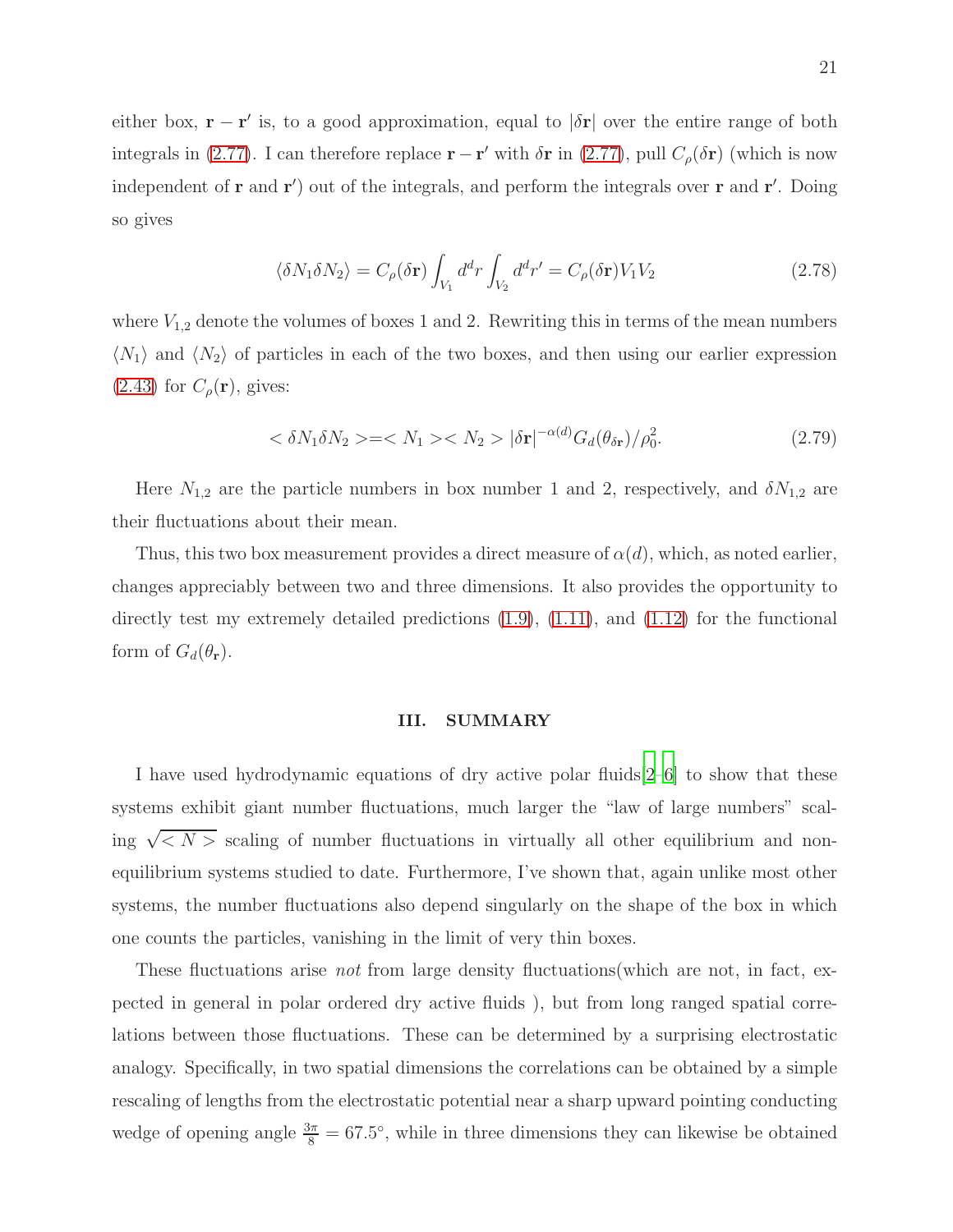in the same manner from the electrostatic potential near a sharp upward pointing charged cone of opening angle 37.16◦ . This very precise prediction can be stringently tested by alternative correlating number counts in two widely separated boxes.

### Acknowledgements

I am very grateful to Francesco Ginelli for introducing me to the idea of Giant number fluctuations in polar ordered dry active fluids, and to Sriram Ramaswamy for likewise introducing me to them in active nematics. I also thank the Max Planck Institute for the Physics of Complex Systems, Dresden; the Department of Bioengineering at Imperial College, London; The Higgs Centre for Theoretical Physics at the University of Edinburgh; and the Lorentz Center of Leiden University, for their hospitality while this work was underway.

- <span id="page-21-0"></span>[1] N. D. Mermin and H. Wagner, Phys. Rev. Lett. 17, 1133 (1966); P. C. Hohenberg, Phys. Rev. 158, 383 (1967); N. D. Mermin, J. Math. Phys. 8, 1061 (1967).
- <span id="page-21-1"></span>[2] J. Toner and Y. Tu, Phys. Rev. Lett. 75, 4326 (1995).
- [3] Y. Tu, M. Ulm and J. Toner, Phys. Rev. Lett. 80, 4819 (1998).
- <span id="page-21-6"></span>[4] J. Toner and Y. Tu, Phys. Rev. E **58**, 4828 (1998).
- <span id="page-21-2"></span>[5] J. Toner, Y. Tu, and S. Ramaswamy, Ann. Phys. 318, 170 (2005).
- [6] J. Toner, Phys. Rev. E 86, 031918 (2012).
- <span id="page-21-3"></span>[7] S. Ramaswamy, R. A. Simha, and J. Toner, Europhys. Lett. 62, 196 (2003).
- [8] S. Shankar, S. Ramaswamy, and M. C. Marchetti, Phys. Rev. E 97, 012707 (2018).
- <span id="page-21-4"></span>[9] H. Chaté, F. Ginelli, G. Grgoire and F. Raynaud, Phys Rev E, 77, 046113 (2008); F. Ginelli, EPJ ST 225, 2099 (2016).
- <span id="page-21-5"></span>[10] Except in Bose-Einstein Condensates, in which rms number fluctuations scale like  $\langle N \rangle$  for temperatures  $T < T_c$ , where  $T_c$  is the Bose-Einstein condensation temperature.
- [11] In fact, for polar ordered dry active fluids in spatial dimensions  $d > 4$ ,  $\phi = \frac{1}{2} + \frac{1}{d}$  $\frac{1}{d}$ , which is also  $> \frac{1}{2}$  $\frac{1}{2}$  for all  $d > 4$  as well. I will not further discuss this obviously unphysical case here, except to note that it demonstrates that the Giant number fluctuations do not depend on a "breakdown of linearized hydrodynamics" for their existence, since no such breakdown occurs